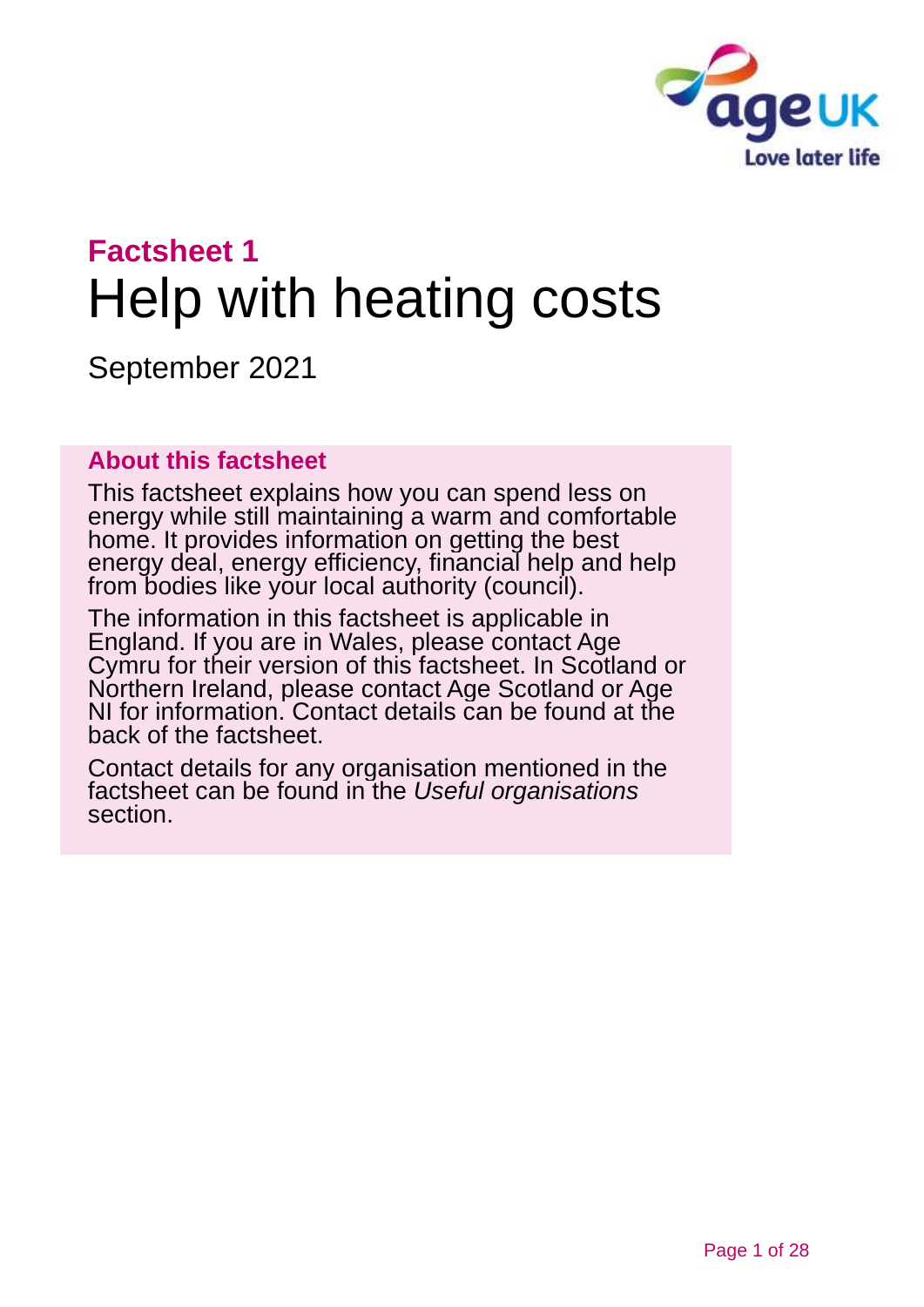# **Contents**

| 1 Recent developments                          | 3  |
|------------------------------------------------|----|
| 2 Introduction                                 | 3  |
| 3 Getting the best energy deal                 | 4  |
| 4 Energy efficiency                            | 6  |
| 4.1 The Energy Company Obligation              | 8  |
| 5 Financial help                               | 9  |
| 5.1 Budgeting Loans                            | 9  |
| 5.2 Winter Fuel Payments                       | 10 |
| 5.3 Cold Weather Payments                      | 12 |
| 5.4 The Warm Home Discount                     | 13 |
| 6 Other help                                   | 15 |
| 6.1 Help from your local authority (council)   | 15 |
| 6.2 Help from a Home Improvement Agency        | 16 |
| 6.3 Energy supplier funds and trusts           | 16 |
| 6.4 Priority services                          | 17 |
| 6.5 Saving money on heating oil bills          | 18 |
| <b>Disconnection</b><br>7                      | 19 |
| 8 Problems with an energy supplier or landlord | 20 |
| <b>9 Gas and electricity safety</b>            | 21 |
| <b>10 Smart meters</b>                         | 22 |
| Useful organisations                           | 24 |
| Age UK                                         | 27 |
| Support our work                               | 27 |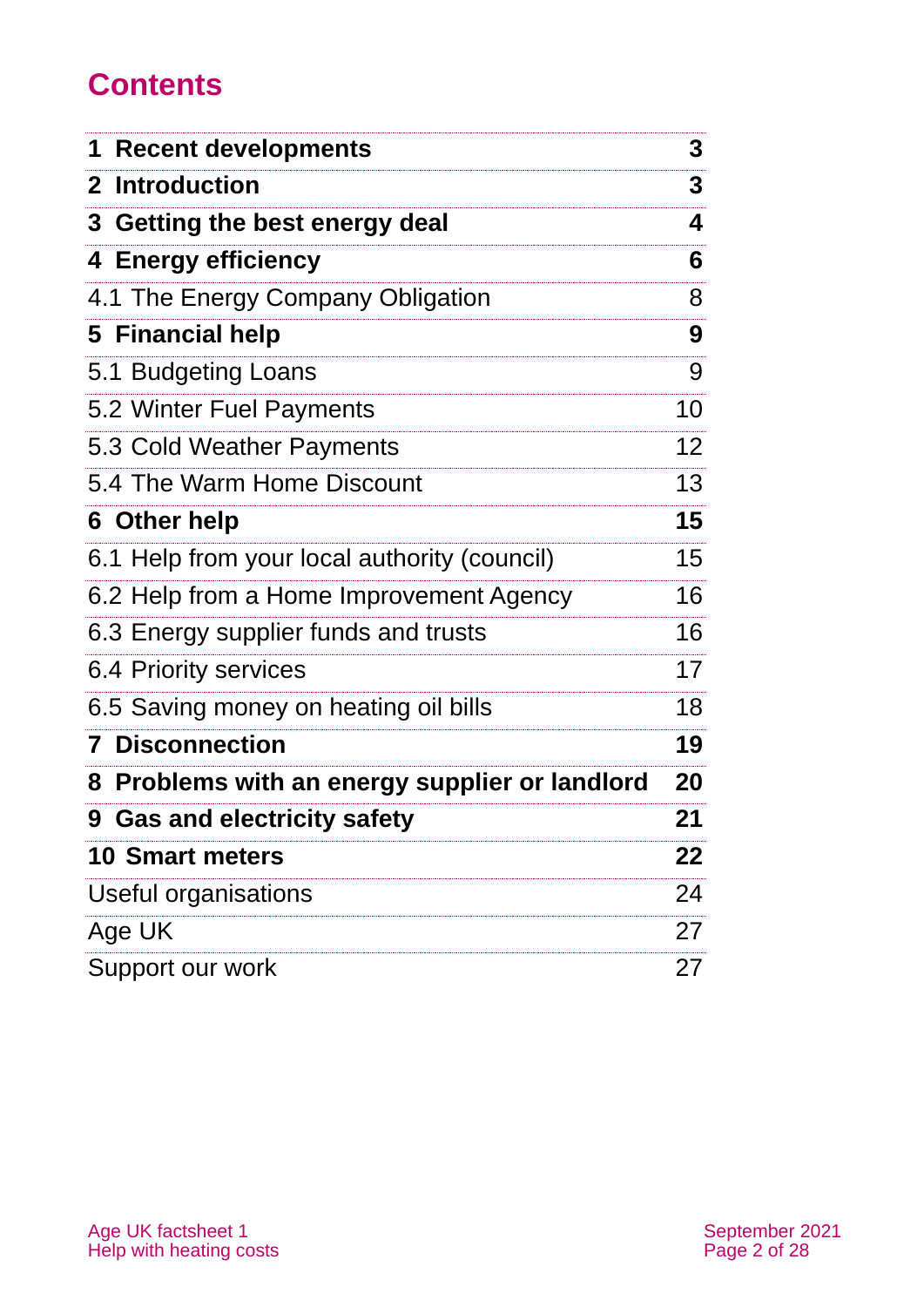# <span id="page-2-0"></span>**1 Recent developments**

<span id="page-2-1"></span>The energy regulator Ofgem has introduced new rules for customers struggling to pay their bills.

If you are a prepayment customer in financial difficulty, or unable to leave the house to top up, your supplier should offer you emergency credit wherever possible. Contact your supplier and explain why you need it, for example because you are self-isolating or in poor health.

You are usually expected to repay the credit when you next top up. If you would have trouble doing so, let your supplier know. There are new rules on how suppliers should calculate repayment plans, which apply to all customers in payment difficulty. Suppliers should:

- ⚫ make early contact with customers believed to be in payment difficulty,
- ⚫ explore payment amounts and methods on a case-bycase basis, although this can include benefit deductions, and
- ⚫ set repayment rates based on the customer's ability to pay.

In addition, energy suppliers have made an agreement with the government to support customers affected by Covid-19. This includes the suspension of all credit meter disconnections, except in cases of safety, theft and vacant properties.

For more information, see [www.gov.uk/government/news/government-agrees](http://www.gov.uk/government/news/government-agrees-measures-with-energy-industry-to-support-vulnerable-people-through-covid-19)[measures-with-energy-industry-to-support-vulnerable](http://www.gov.uk/government/news/government-agrees-measures-with-energy-industry-to-support-vulnerable-people-through-covid-19)[people-through-covid-19](http://www.gov.uk/government/news/government-agrees-measures-with-energy-industry-to-support-vulnerable-people-through-covid-19)

# **2 Introduction**

There are a number of steps you can take if you want to spend less on energy without compromising your health or make your home warmer without increasing your bills.

Broadly, you can:

- find the best energy deal for you and manage your account in the cheapest way possible
- improve your home's energy efficiency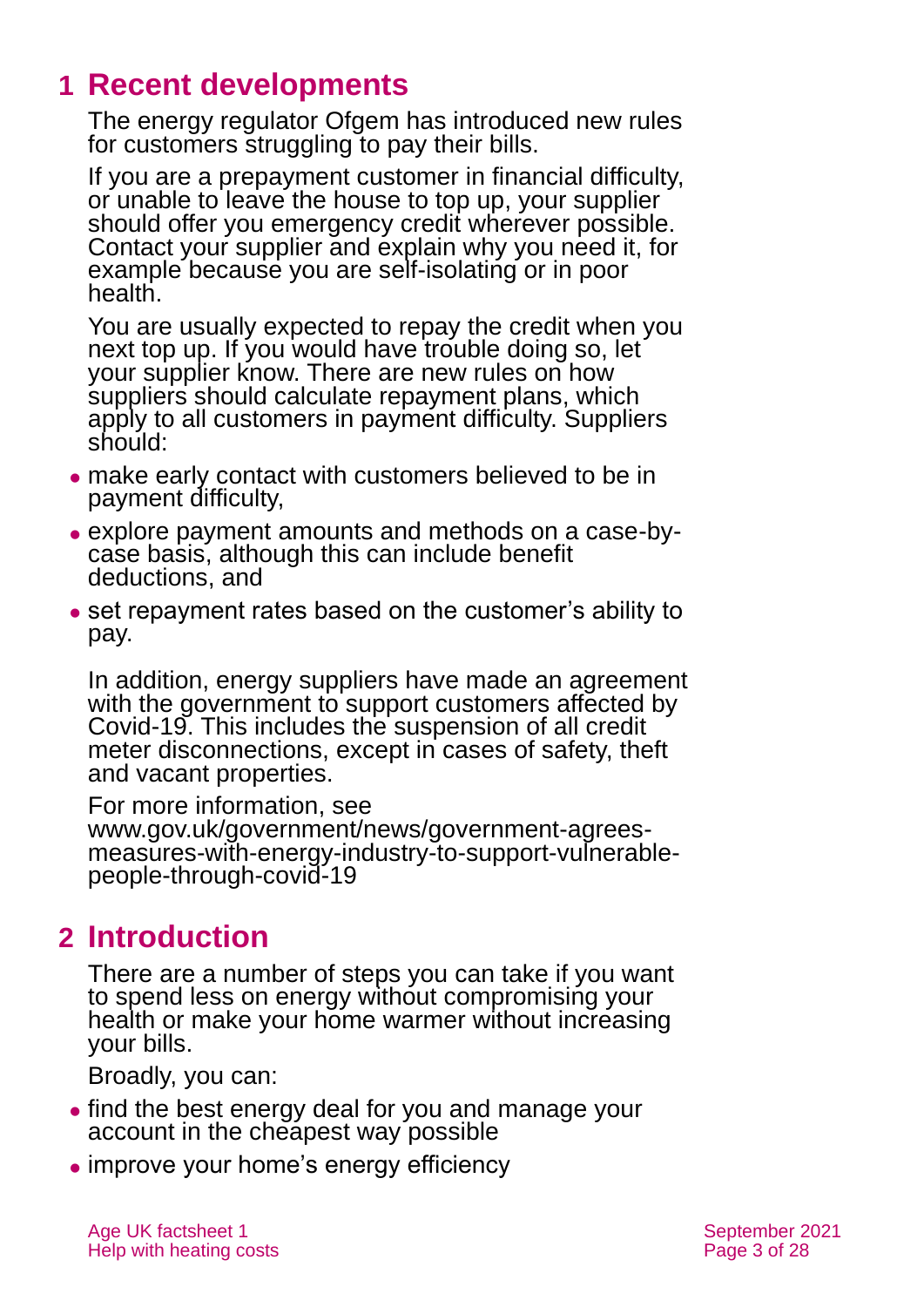• get financial help, for example by claiming all the benefits you are entitled to or getting help in a crisis.

This factsheet contains information you need to start exploring these options. You may wish to speak to an adviser if you are unsure about your rights or want a full benefits check carried out.

If you hope to save money by switching to a better energy deal, see factsheet 82, *[Getting the best energy](http://www.ageuk.org.uk/globalassets/age-uk/documents/factsheets/fs82_getting_the_best_energy_deal_fcs.pdf)  [deal](http://www.ageuk.org.uk/globalassets/age-uk/documents/factsheets/fs82_getting_the_best_energy_deal_fcs.pdf)* for more information.

# <span id="page-3-0"></span>**3 Getting the best energy deal**

You may be able to save money on your energy bills by switching to a better deal ('*tariff*') or changing how you pay for your energy.

The savings can be substantial - the government estimates that millions of households could save £200 each year by switching and some could save even more.

### **Switching tariff or supplier**

Switching may seem like too much hassle or you may not want to leave your current supplier. However, you do not have to change suppliers to get a better deal. Your supplier offers a range of tariffs, some of which may suit you better or work out cheaper. When your supplier sends you bills and other statements, they should tell you which tariffs may work out cheaper.

Switching should be a very simple process. There are price comparison websites (PCWs) you can use to compare deals across a range of suppliers. You enter information about where you live, what tariff you are on, and how much energy you use, and the website makes the comparisons for you and provides a list of options.

Use an Ofgem-accredited website, as they must offer independent and unbiased comparisons. However, even accredited PCWs do not have to show you every deal on the market – they have the option of only showing you deals you can sign up to through the site. Your results page should make it clear if this is the case and give you the option of viewing a wider range of deals.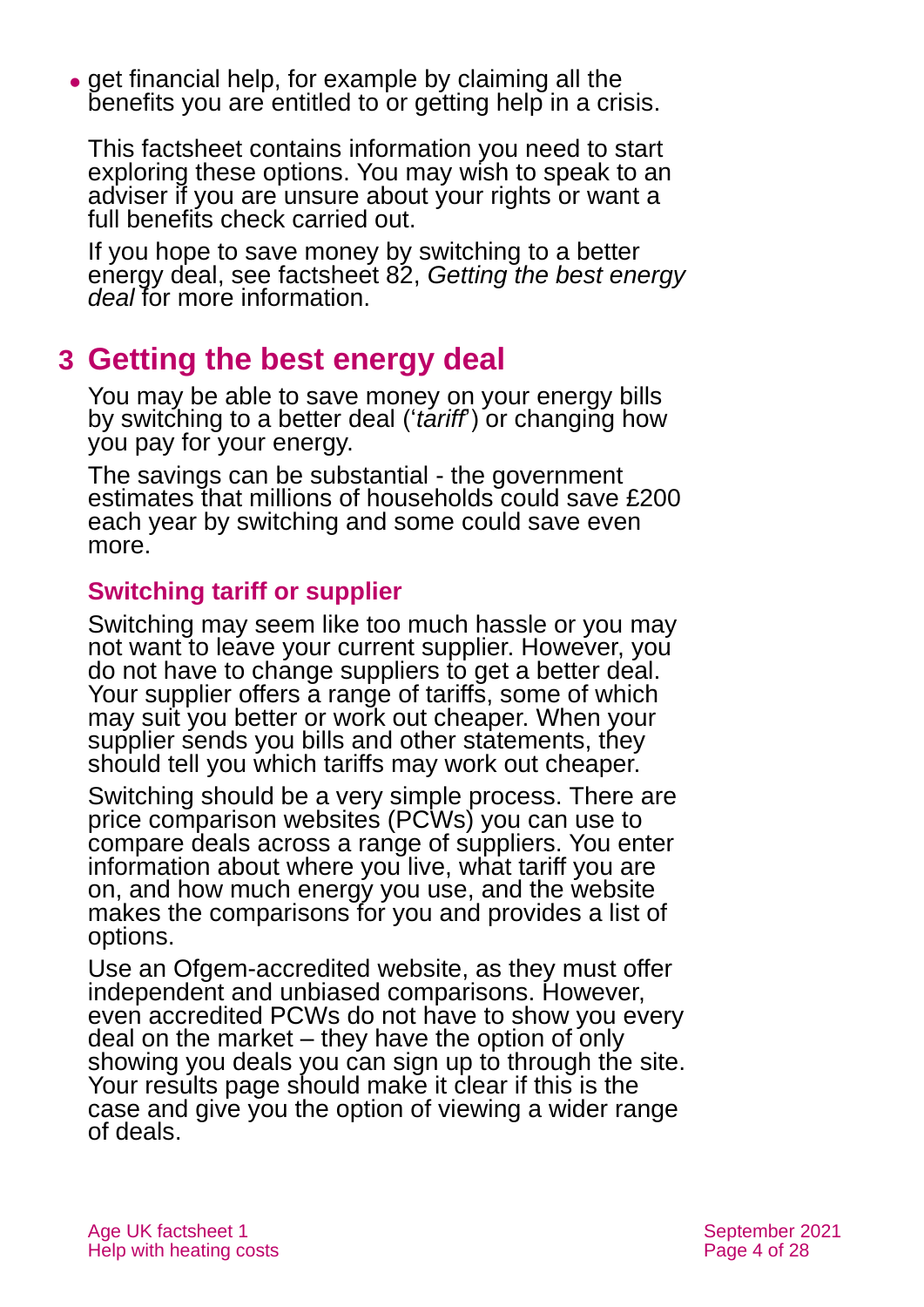Alternatively, the Citizens Advice comparison tool shows a broader range of suppliers but cannot carry out the switch for you, see <https://energycompare.citizensadvice.org.uk/>

If you are not online, many accredited PCWs have a telephone service. Alternatively, you can contact suppliers directly for quotes.

At present, switching should take no more than 21 days, although some suppliers will wait until the end of your 14-day '*cooling off period*' to start the process. Unless you need a new meter, no physical changes should be made to your property and your supply should not be interrupted. If you switch supplier, your new supplier should arrange the switch, including contacting your current supplier to let them know.

Ofgem recently changed the rules around the number and type of tariffs suppliers can offer. They can now offer more tariffs and tariffs can have a more complex structure. This allows suppliers to develop deals for specific groups, for example low energy users and certain social groups.

However, it means there may be more tariffs on offer than previously. If you find the range of tariffs on offer confusing, ask an adviser to help you through the process. Contact a local advice agency like [Age UK](#page-26-1) or [Citizens Advice.](http://www.citizensadvice.org.uk/)

#### **Changing payment method**

You may be able to save money by changing the way you pay for your energy, managing your account online, or having a single plan for gas and electricity with the same supplier ('*dual fuel*'). Direct debit is usually the cheapest way to pay for energy. If you pay a fixed amount each time, you should keep track of how much energy you use to ensure your direct debits have been set at the appropriate level.

Prepayment meters that you charge up at a local shop can be a useful way to track the amount you spend on energy, but they have historically been the most expensive payment method. Some suppliers charge for installing them. There is now a cap on the prices paid by prepayment customers, but it is still worth checking if it would be cheaper to have a credit meter installed instead.

Age UK factsheet 1 September 2021 Help with heating costs Page 5 of 28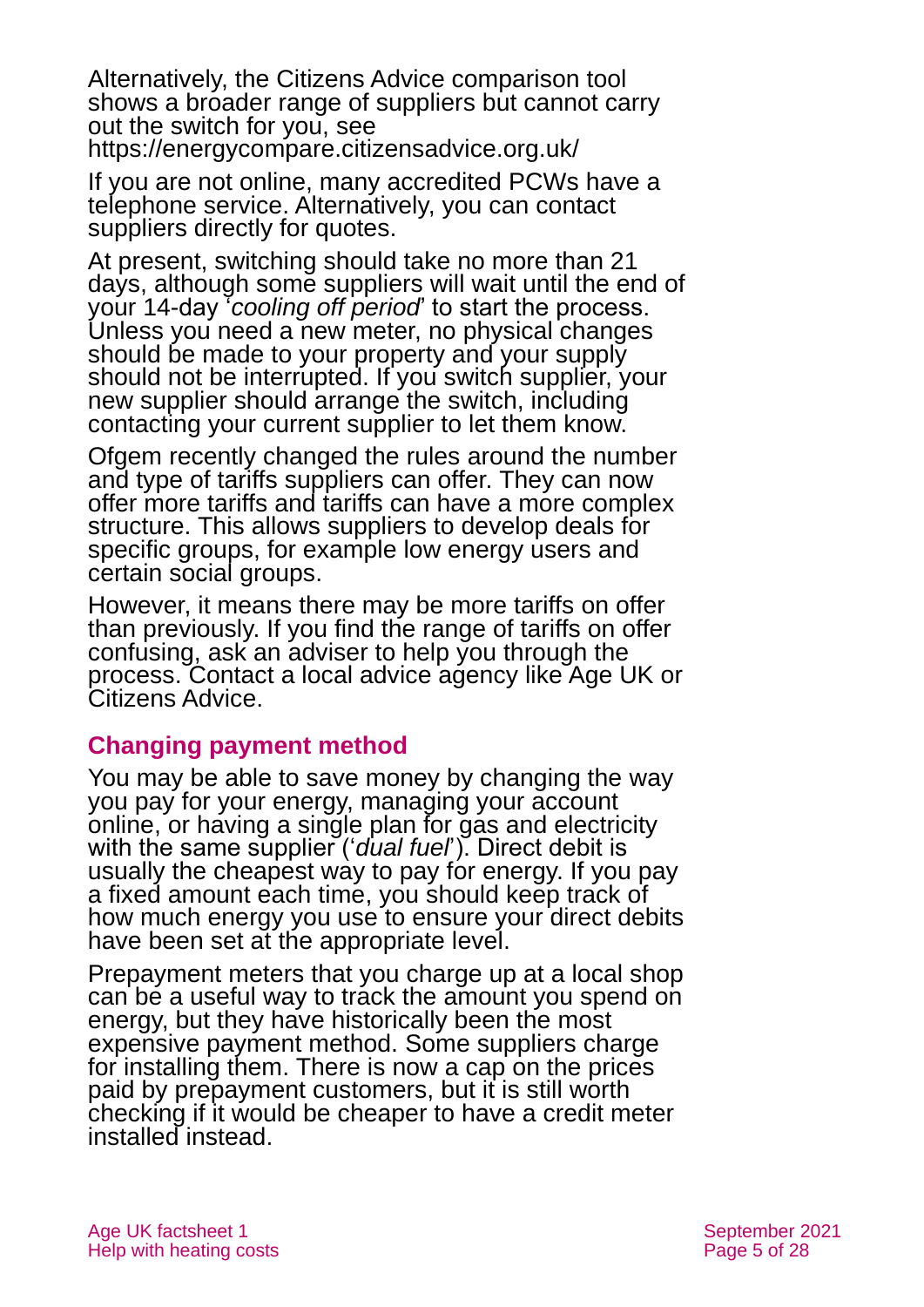Some suppliers install credit meters for free, but you may have to meet certain requirements such as passing an account review or credit check. You may need to pay a security deposit. Note, your supplier must make alternative payment arrangements if it is '*no longer safe and reasonably practicable*' for you to use a prepayment meter.

#### **Important**

If you switch energy supplier, you may lose entitlement to a Warm Home Discount. Not all suppliers participate in this scheme and the eligibility criteria may vary if you are not in a '*Core Group*' of recipients identified by the Department for Work and Pensions.

Discuss this with a new supplier before switching and carefully consider whether you would still be better off if switching means you lose your discount. More information is in [section 5.4.](#page-12-0)

# <span id="page-5-0"></span>**4 Energy efficiency**

You can make your home warmer and reduce your energy bills by improving your home's insulation, making sure your heating system is efficient, and making a few simple changes to the way you use your heating, lighting and appliances.

Insulating roof and loft spaces can significantly reduce heat loss in your home and save over £100 a year on fuel bills. If you have a detached house or bungalow, you could save even more. In an uninsulated home, a quarter of heat is lost through the roof.

About a third of all the heat lost in an uninsulated home escapes through the walls. If you live in a newer property with cavity walls, you could save around £100 a year by insulating them (even more if your property is detached or semi-detached). If your house has solid walls, you could save considerably more, but the installation costs are much higher.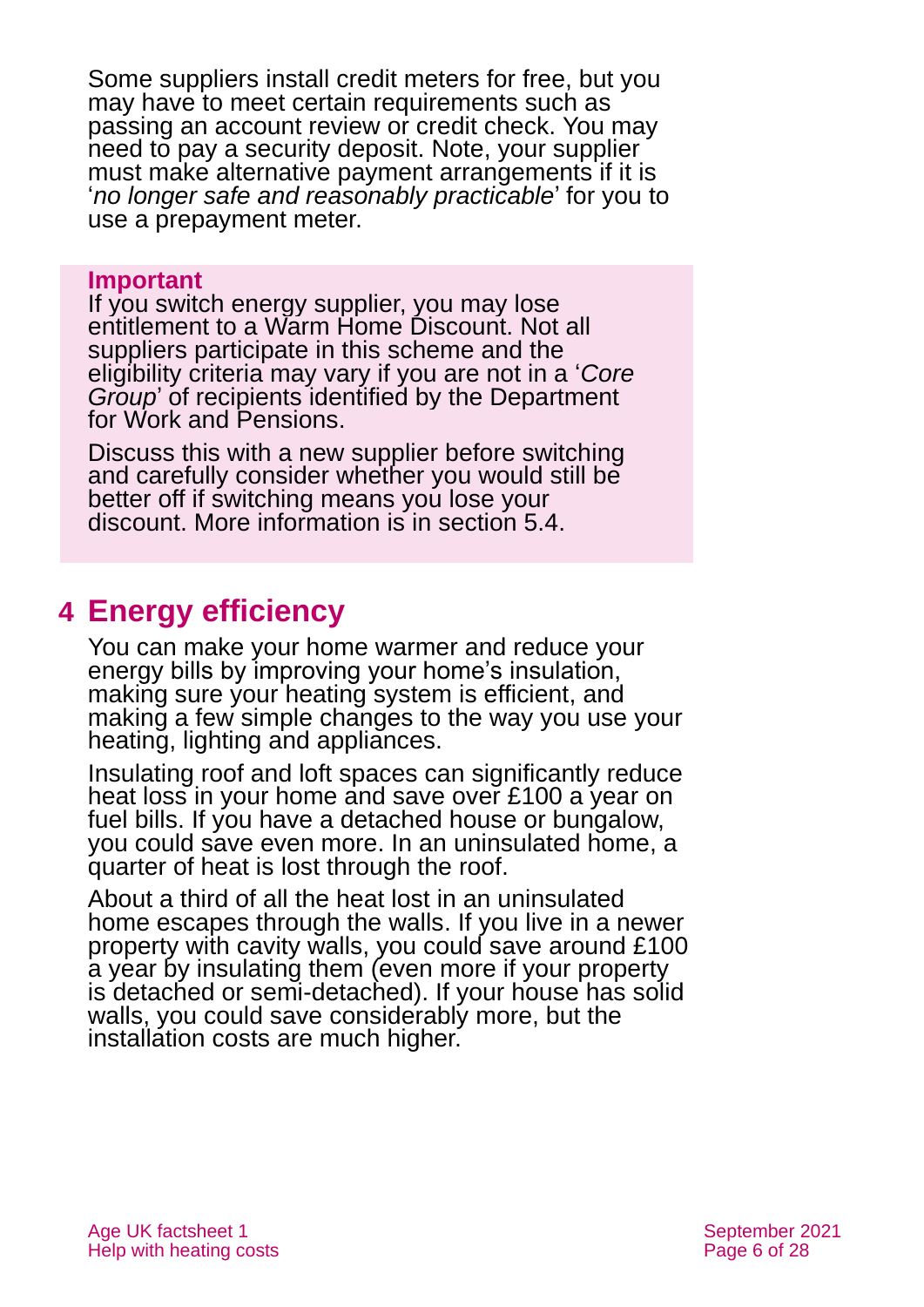Insulating hot water tanks and pipes cuts down the amount spent on hot water. Insulating your floor and fitting high-efficiency double glazing makes your home easier and cheaper to heat. Draught proofing stops cold air getting into your property and warm air getting out and is a cheap and cost-effective way to reduce heating bills.

Heating accounts for over half of what you spend in a year on energy bills, so having an efficient boiler makes a big difference. If your boiler is over 12 years old, you may want to think about replacing it. This can save hundreds of pounds depending on the type of property and boiler you have. Always use a Gas Safe registered installer if having any work carried out on a gas heating system and ask the installer for help with setting the controls if you need it (see [section 9\)](#page-20-0).

Make sure you have proper heating controls and understand how to use them, so you only heat the parts of your home you want to heat, and only when, and to the extent, you want to heat them. You could fit separate thermostats onto each radiator to shut down unnecessary heating. You could consider installing a timer on your central heating system so you can set the heating and hot water to come on only when needed.

You can fit energy saving light bulbs and turn appliances off when you do not need them, rather than leaving them on stand-by. Turn controls down if they are set too high. This applies to lights, appliances, and heating, but do not turn your heating down so low that you get cold – you need to keep warm to stay healthy.

If replacing old appliances, such as fridges, freezers and washing machines, check the energy efficiency rating. The better the rating, the less energy the appliance uses. A larger appliance uses more energy than a smaller appliance with the same rating, so make sure the product is appropriate to your needs. A smaller appliance may end up costing you less than a larger appliance with a slightly better rating.

Energy companies give general advice on the best way to use appliances and how the effectiveness of your heating system might be improved. For advice tailored to your property and circumstances, contact Simple Energy Advice. Alternatively, contact a local advice agency or Home Improvement Agency.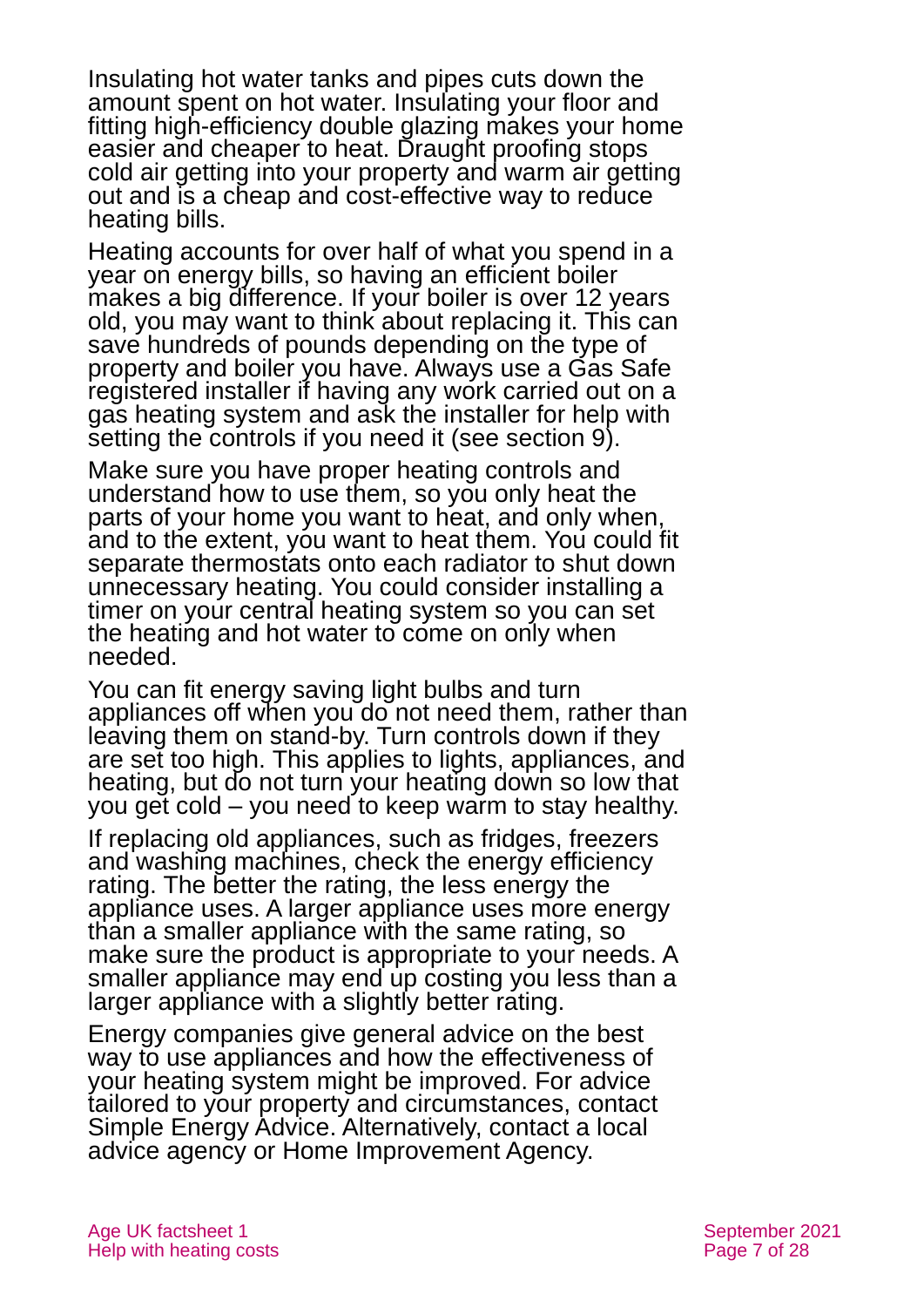# **4.1 The Energy Company Obligation**

If you receive certain benefits or live in social housing with a low energy efficiency rating, you may be able to get help under the Energy Company Obligation (ECO) scheme.

Larger energy suppliers must participate in ECO. They are required to fund the delivery of heating and energy efficiency measures in people's homes, to help them reduce their energy usage. They can choose the measures that are most cost effective to install and may fund all or only part of the cost. You can apply to any supplier participating in the scheme, not just your own supplier.

### **Who gets help?**

To get help, you must be an owner-occupier or private tenant in receipt of certain qualifying benefits, or a social tenant living in housing with an Energy Performance Certificate rating of E, F or G.

For owner-occupiers and private tenants, qualifying benefits include Pension Credit (PC) and Attendance Allowance (AA). If you receive these benefits, you do not have to meet any other criteria to qualify. For certain other benefits, there is an income threshold above which you cannot get help.

If you do not meet these conditions, you can still get help if your local authority assess you as needing it. They may do this if you are in fuel poverty, or on a low income and vulnerable to the effects of cold. They may do this if your property has solid walls and neighbouring properties are having solid wall insulation carried out. Check whether your local authority has published a statement on how it intends to identify fuel poor or vulnerable households.

### **What help do you get?**

You can get help with insulation work or heatingrelated improvements such as the installation of '*first time*' central heating. You can get a broken boiler repaired or replaced if you are an owner occupier, but not if you are a tenant. This is because landlords are responsible for keeping tenants' boilers in repair and proper working order. You may be able to get an inefficient heating system upgraded.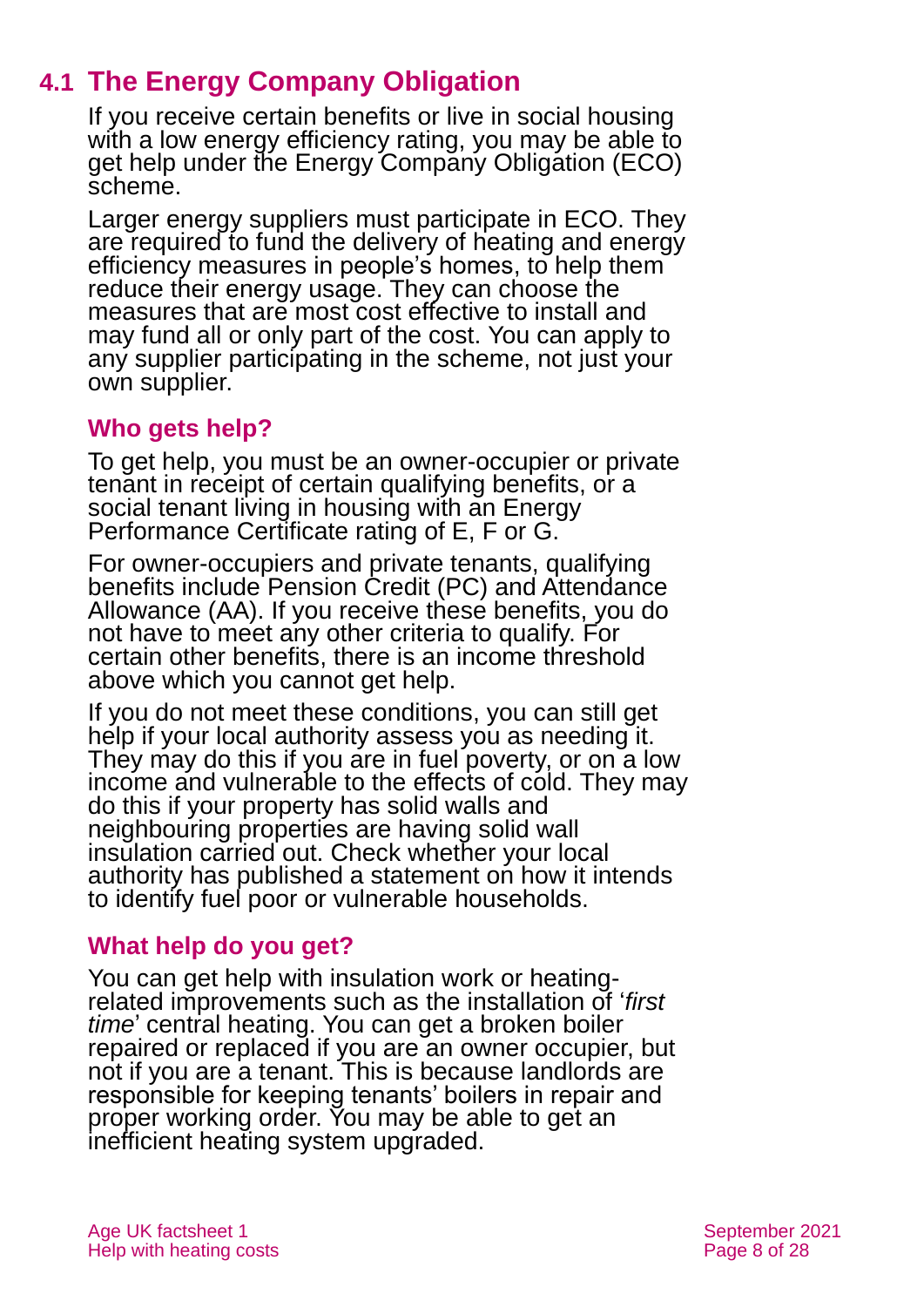### **Next steps**

Detailed information about ECO is on Ofgem's website at:

[http://www.ofgem.gov.uk/environmental](http://www.ofgem.gov.uk/environmental-programmes/eco)[programmes/eco](http://www.ofgem.gov.uk/environmental-programmes/eco)

If you think you may be eligible, make enquiries with a range of participating suppliers. They have different ways of meeting their targets, so you may be successful with one supplier and not another. You can make a repeat application if you were not successful the first time. A list of suppliers is at:

[www.ofgem.gov.uk/environmental](http://www.ofgem.gov.uk/environmental-programmes/eco/contacts-guidance-and-resources/supplier-contact-details)[programmes/eco/contacts-guidance-and](http://www.ofgem.gov.uk/environmental-programmes/eco/contacts-guidance-and-resources/supplier-contact-details)[resources/supplier-contact-details](http://www.ofgem.gov.uk/environmental-programmes/eco/contacts-guidance-and-resources/supplier-contact-details)

**Applying to ECO from April 2022**

Government has committed to extending the ECO scheme until at least 2026. The rules may change in April 2022, for example more support may be available for owner-occupiers, people living in the least energy efficient homes, and through the local authority. Speak to an adviser if you want to know more after this point.

# <span id="page-8-0"></span>**5 Financial help**

### **5.1 Budgeting Loans**

If you receive Pension Credit, Income Support, income-based Jobseeker's Allowance or incomerelated Employment and Support Allowance, you may be able to get a Budgeting Loan from the Social Fund. Universal Credit claimants can apply for a Budgeting Advance.

You can apply for a Budgeting Loan if you have been receiving these benefits for at least 26 weeks. They are interest-free, but must be paid back. They are designed to help with intermittent expenses which are difficult to budget for, e.g. the cost of installing a prepayment meter or connection charges when moving home.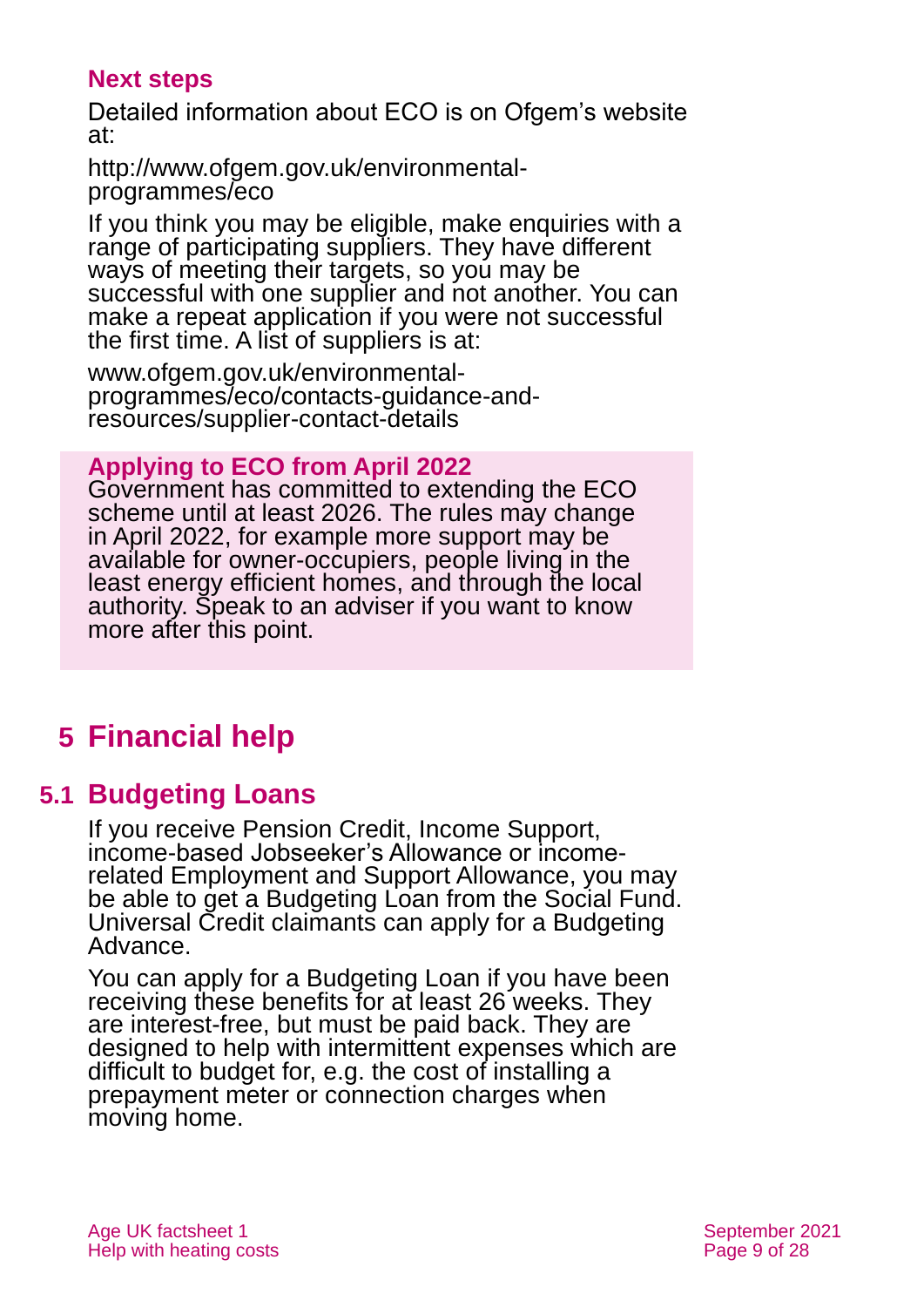Apply to your local Jobcentre Plus office for a payment. It is often a good idea to get advice about the type of payment to apply for and help with completing the application form. For more information, see factsheet 49, *[Social Fund, Advances of Benefit](https://www.ageuk.org.uk/globalassets/age-uk/documents/factsheets/fs49_the_social_fund_advances_of_benefit_and_local_welfare_provision_fcs.pdf)  [and Local Welfare Provision](https://www.ageuk.org.uk/globalassets/age-uk/documents/factsheets/fs49_the_social_fund_advances_of_benefit_and_local_welfare_provision_fcs.pdf)*.

# **5.2 Winter Fuel Payments**

Winter Fuel Payments are annual one-off payments of between £100 and £300 paid to eligible pensioner households to help with fuel costs. They are not linked to temperature. They are paid if you have reached State Pension age during the qualifying week, which is 20 to 26 September 2021.

During 2021-22, you qualify if you were born on or before 26 September 1955 and live in the UK for at least one day during the qualifying week. There are no income or savings limits and payments are not taxable.

You cannot get a Winter Fuel Payment if, during the qualifying week, you:

- are in a care home receiving Pension Credit, Universal Credit, Income Support, income-based Jobseeker's Allowance (JSA), or income-related Employment and Support Allowance (ESA), or
- are a prisoner, or
- have been in hospital receiving free treatment for more than 52 weeks, or
- are subject to immigration control.

If you are resident in an European Economic Area country (except Cyprus, France, Gibraltar, Greece, Malta, Portugal, or Spain) or Switzerland, you may be able to claim a Winter Fuel Payment.

In this case, you need to be able show a link to the UK – for example, by receiving a UK State Pension, or you have family in the UK.

#### **The amount of Winter Fuel Payment**

The amount you receive depends on your circumstances during the qualifying week – see the table below.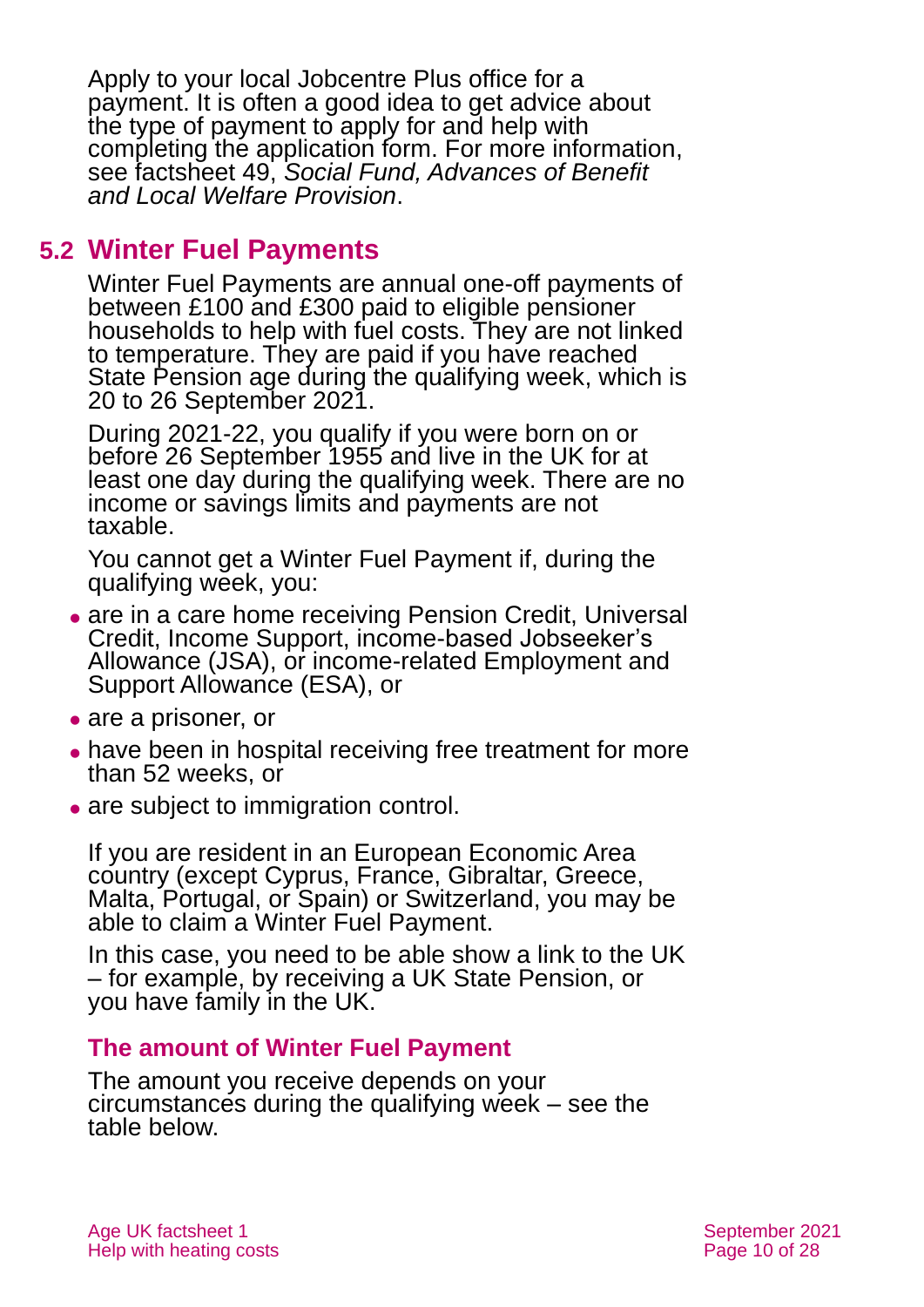| <b>Circumstance</b>                                                                     | Born on or Aged 80 or<br><b>before 26</b><br>September qualifying<br>1955 | over in the<br>week |
|-----------------------------------------------------------------------------------------|---------------------------------------------------------------------------|---------------------|
| You qualify and live<br>alone (or none of the<br>people you live with<br>qualify)       | £200                                                                      | £300                |
| You qualify and get one<br>of the benefits listed*                                      | £200                                                                      | £300                |
| <b>You live with someone</b><br>under 80 who also<br>qualifies                          | £100                                                                      | £200                |
| <b>You live with someone</b><br>80 or over who also<br>qualifies                        | £100                                                                      | £150                |
| You qualify and live with<br>a partner who gets one<br>of the benefits listed*          | Nil**                                                                     | Nil**               |
| You qualify but live in a<br>care home and do not<br>get one of the benefits<br>listed* | £100                                                                      | £150                |

\* Benefits: Pension Credit, Income Support, incomebased Jobseeker's Allowance, income-related Employment and Support Allowance.

\*\* Your partner is paid the Winter Fuel Payment on your behalf.

#### **When and how to claim**

You should receive a letter telling you how much you will get and an expected payment date. Most payments are made automatically into a bank or building society account in November or December. Call the Winter Fuel Payment helpline on 0800 731 0160, or claim forms are at [www.gov.uk/winter-fuel](https://www.gov.uk/winter-fuel-payment/how-to-claim)[payment/how-to-claim](https://www.gov.uk/winter-fuel-payment/how-to-claim)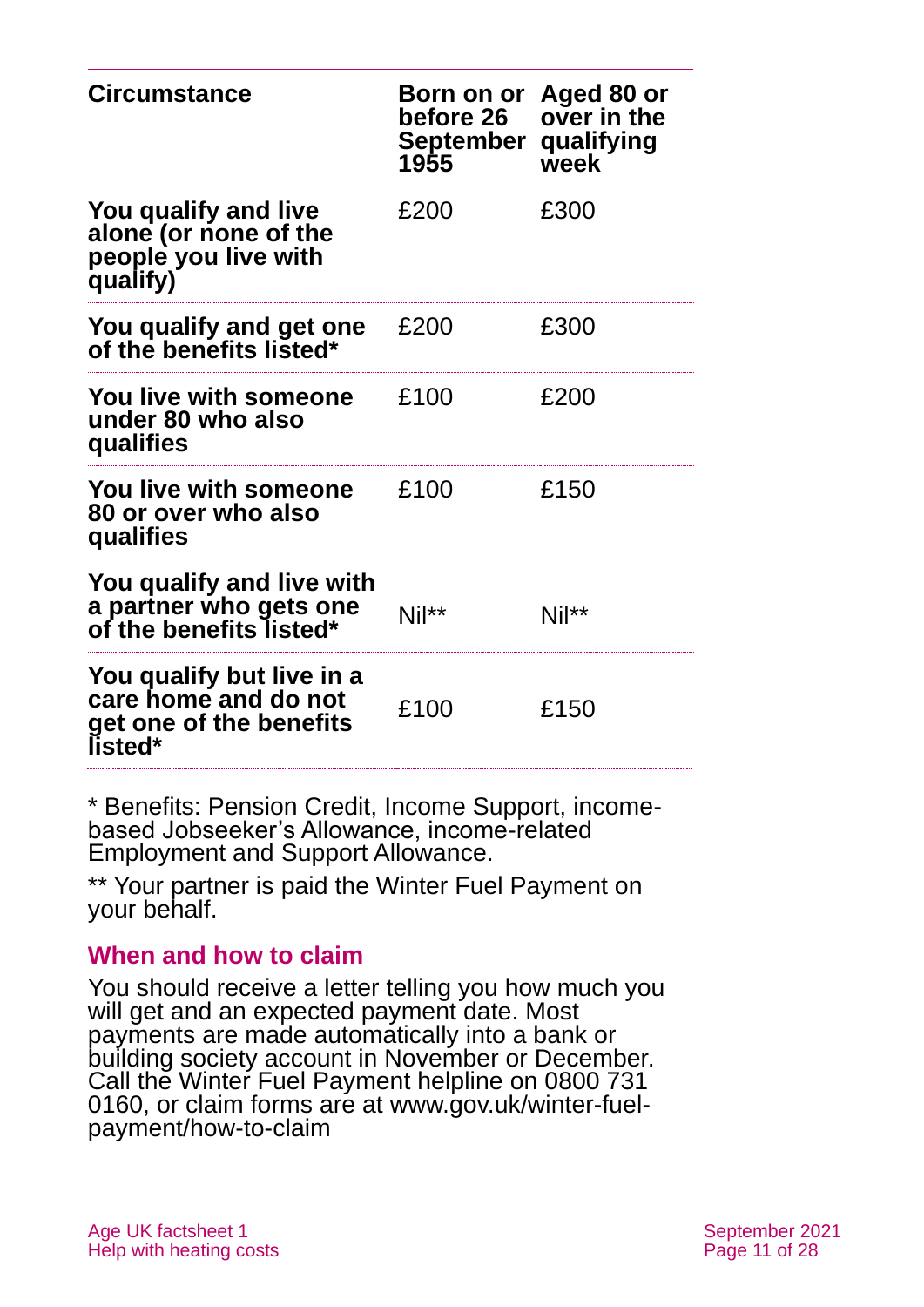If you receive certain benefits including Pension Credit or State Pension, or received a payment last winter, you should not need to make a claim as payments are made automatically. Otherwise, you must claim before 31 March 2022. Note that partners may be paid at different times.

# **5.3 Cold Weather Payments**

The Cold Weather Payment (CWP) Scheme for 2021- 22 starts on 1 November 2021.

You are entitled to a CWP for any week when:

- the average temperature in your area has been, or is expected to be, 0° Celsius or below for seven consecutive days, and
- ⚫ you have an award of a specified benefit (see below), and
- ⚫ you are not living in a care home, and
- ⚫ you are not subject to immigration control.

### **Specified benefits**

### **Pension Credit**

You get a CWP if you receive Pension Credit.

#### **Income Support and income-based Jobseeker's Allowance**

You get a CWP if you get Income Support or incomebased Jobseeker's Allowance with any of the following:

- a disability or pensioner premium
- a child who is disabled
- ⚫ Child Tax Credits including a disability or severe disability element
- a child under five living with you.

### **Income-related Employment and Support Allowance (ESA)**

You get a CWP if you receive Income-related ESA with any of the following:

- the support or work-related component
- a severe or enhanced disability premium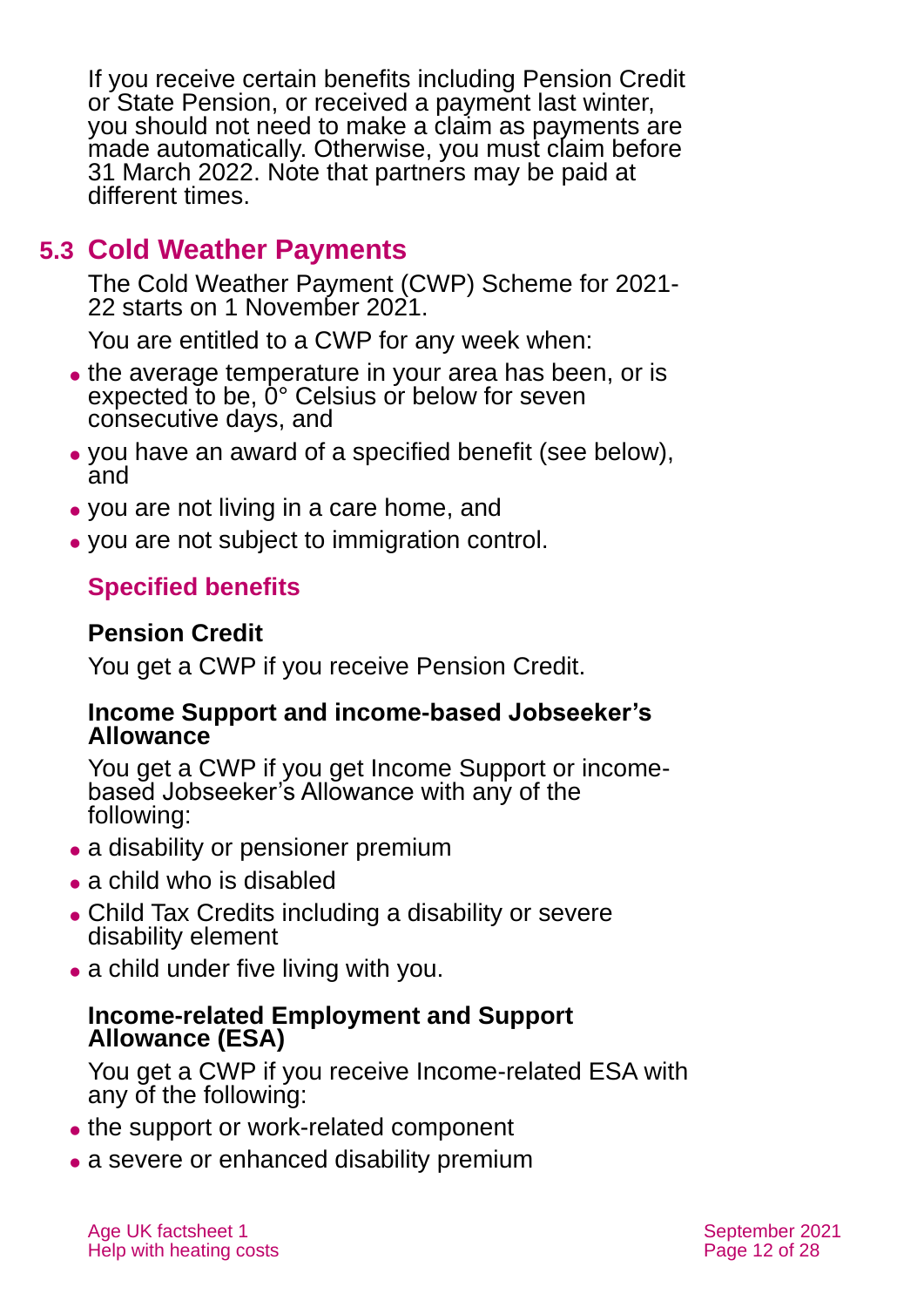- a pensioner premium
- ⚫ a child who is disabled
- ⚫ Child Tax Credits including a disability or severe disability element
- a child under five living with you.

## **Universal Credit**

You get a CWP if you get Universal Credit, you are not employed or self-employed, and you have:

- a limited capability for work element
- a disabled child element (whether you are employed or not)
- a child under five living with you.

### **Payments**

You should not need to make a claim for a CWP as the DWP already pays you a benefit, and payments are made automatically into your bank or building society account. Payment is £25 for each seven-day period of very cold weather between 1 November and 31 March. Cold Weather Payments do not affect other benefits.

# <span id="page-12-0"></span>**5.4 The Warm Home Discount**

The Warm Home Discount is a one-off £140 payment applied to eligible customers' electricity bills to help with the cost of energy over the winter months.

You may be able to get the discount applied to your gas bill if you are a dual-fuel customer (this means you have a single plan for gas and electricity with the same supplier). If you use a prepayment meter, you will probably be given a top-up voucher.

Payment of a Warm Home Discount does not affect entitlement to a Winter Fuel Payment or Cold Weather Payment.

Not all suppliers participate in the Warm Home Discount scheme, so you should bear this in mind if considering switching.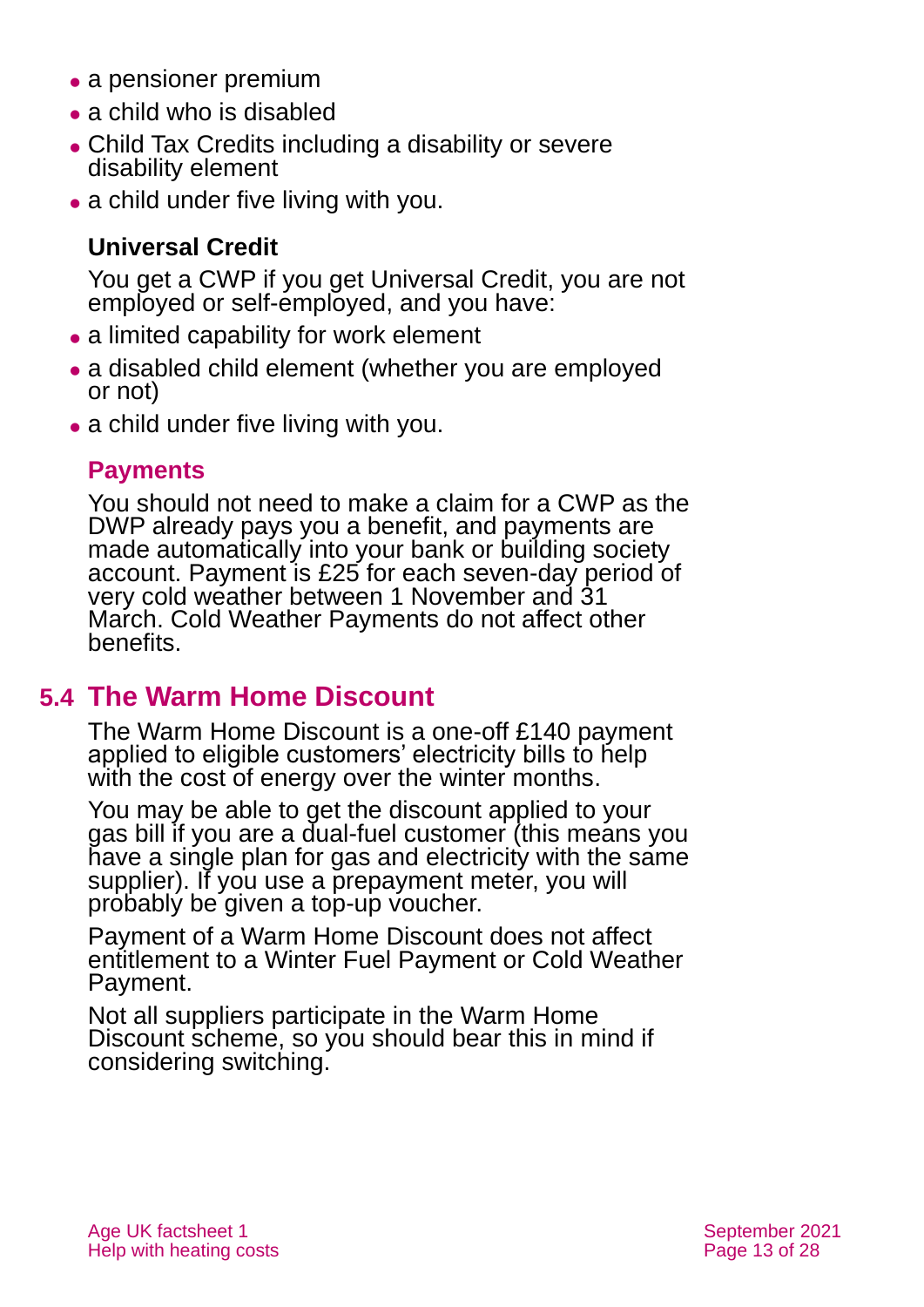If a supplier has over 150,000 domestic customers, they must provide discounts to a '*Core Group*' of customers, automatically identified by the DWP. This is a lower threshold than in previous years, meaning it should be easier to switch without losing Core Group entitlement. More information is in factsheet 82, *[Getting the best energy deal](https://www.ageuk.org.uk/globalassets/age-uk/documents/factsheets/fs82_getting_the_best_energy_deal_fcs.pdf)*.

In addition, the largest suppliers (250,000 or more domestic customers) must provide discounts to a '*Broader Group*' of customers.

### **Core Group**

If you are eligible for the Core Group, you should be automatically identified by the DWP. Eligibility depends on your circumstances on a specific date, known as the qualifying date. For 2021-22, this is 4 July 2021.

The DWP review your circumstances on that date and you qualify if the following apply:

- ⚫ your electricity supplier was part of the scheme
- ⚫ your name or your partner's is on the bill
- ⚫ you were getting Pension Credit (PC) Guarantee Credit.

If eligible, you should get a letter from the DWP between October and December 2021. This tells you if you need to call a helpline by 28 February 2022 to confirm your details. Your supplier applies the discount to your bill by the end of March 2022.

If you switch supplier after the qualifying date but met the qualifying criteria on that date, your old supplier is responsible for making the payment, usually by sending a cheque. If you switch from a nonparticipating to a participating supplier after the qualifying date, you must make a Broader Group application, even if you receive PC Guarantee Credit.

If you think you are eligible for the Core Group and have not received a letter from the DWP, phone the Warm Home Discount Scheme helpline on 0800 731 0214. Do this as soon as possible, as the DWP may be unable to process a claim where information is given late.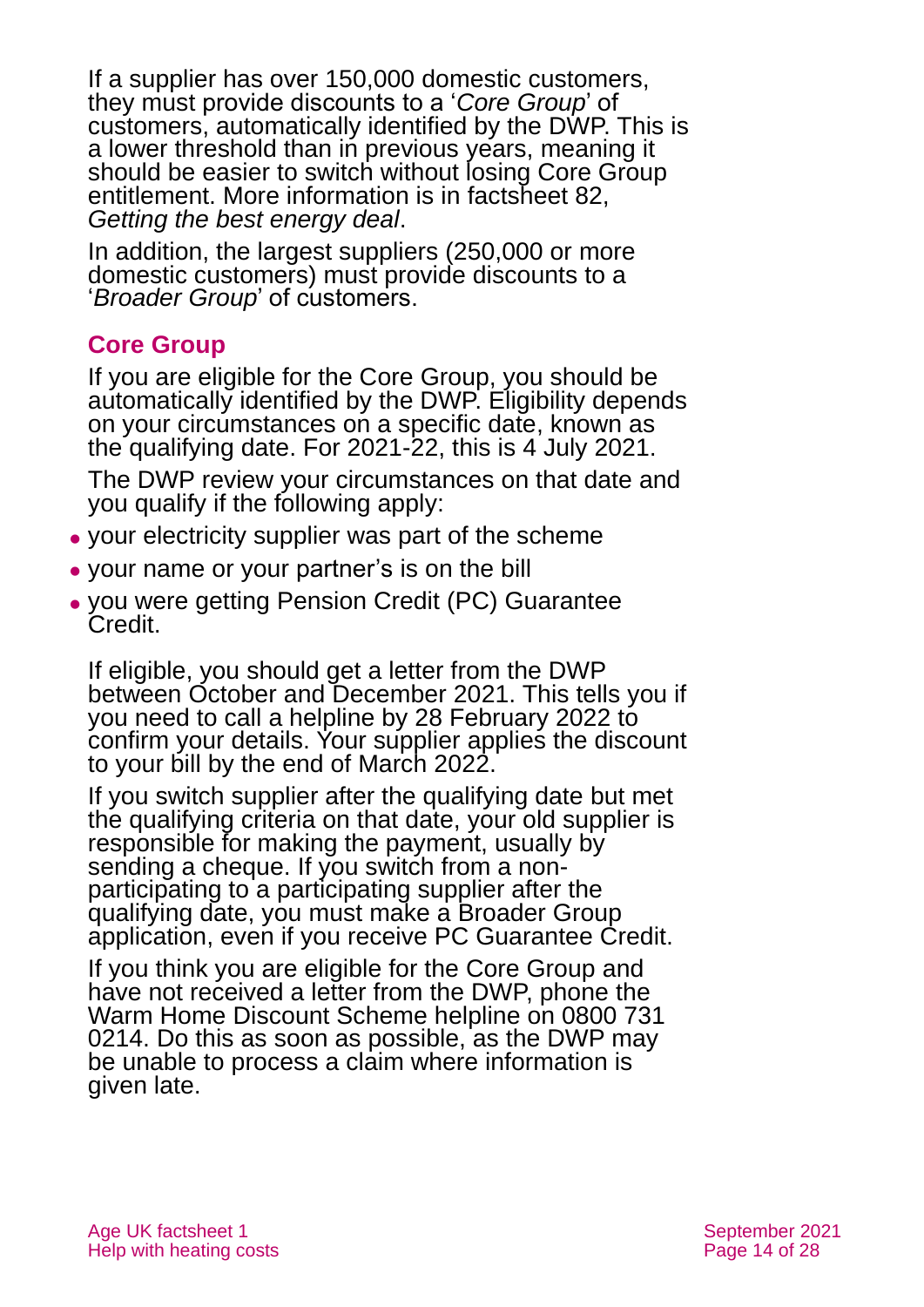### **Broader Group**

If you did not meet the Core Group criteria on the qualifying date, you may be eligible for a discount under your supplier's Broader Group rules. You need to apply directly to your supplier for a Broader Group discount.

Each supplier sets their own rules, but they must include certain standard criteria. These include being in receipt of income-related Employment and Support Allowance with a pensioner premium.

This should make it easy to switch between participating suppliers without losing a Broader Group entitlement. However, entitlement is not guaranteed as only the largest suppliers are obligated to provide Broader Group discounts and they can set additional rules outside the standard criteria. Broader Group applications cannot be transferred between suppliers. Funds are allocated on a first-come-first-served basis, so the earlier you apply the greater the likelihood of receiving the discount.

#### **Note**

Government has committed to extending the Warm Home Discount scheme until at least 2025-26. From 2022-23, the scheme may operate differently, with no Broader Group and more discounts provided automatically. As it stands, the rules for Pension Credit Guarantee Credit recipients will stay the same.

# <span id="page-14-0"></span>**6 Other help**

# **6.1 Help from your local authority (council)**

Local authorities have a general power to help improve living conditions, which can be through a grant, loan, materials, or any other type of assistance. This is known as '*housing renewal assistance*'.

To exercise this power, a local authority must have a policy on the assistance it provides. If your local authority has a policy, you can inspect it free of charge at their main office at reasonable times of day or ask for a copy to be posted to you (you may have to pay for this).

Age UK factsheet 1 September 2021 Help with heating costs **Page 15 of 28**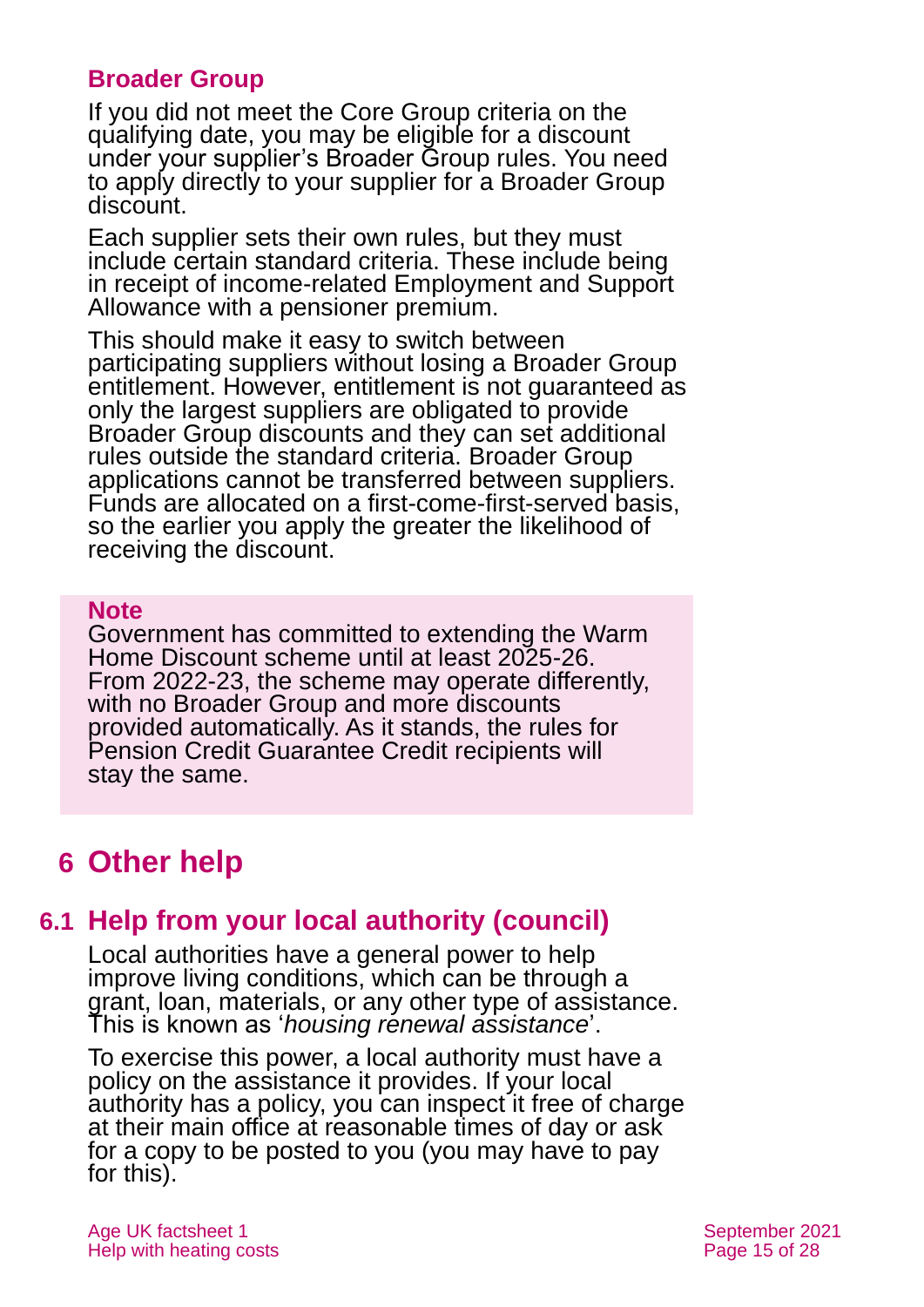In addition, local authorities are responsible for setting up Local Welfare Provision schemes, although some areas have nothing. The authority has discretion over what support a scheme provides, for example hardship payments or white goods. The decision to provide support is discretionary, meaning you do not have a right to support even if you meet the scheme criteria.

Some schemes provide help with heating costs or help in the event of a heating emergency such as a boiler breakdown. Check to see what support your local authority provides and what conditions are attached (e.g. is it a grant or a loan?) before you accept.

For more information see factsheet 67, *[Home](https://www.ageuk.org.uk/globalassets/age-uk/documents/factsheets/fs67_home_improvements_and_repairs_fcs.pdf)  [improvements and repairs](https://www.ageuk.org.uk/globalassets/age-uk/documents/factsheets/fs67_home_improvements_and_repairs_fcs.pdf)* and factsheet 49, *[Social](https://www.ageuk.org.uk/globalassets/age-uk/documents/factsheets/fs49_the_social_fund_advances_of_benefit_and_local_welfare_provision_fcs.pdf)  [Fund, Advances of Benefit and Local Welfare](https://www.ageuk.org.uk/globalassets/age-uk/documents/factsheets/fs49_the_social_fund_advances_of_benefit_and_local_welfare_provision_fcs.pdf)  [Provision](https://www.ageuk.org.uk/globalassets/age-uk/documents/factsheets/fs49_the_social_fund_advances_of_benefit_and_local_welfare_provision_fcs.pdf)*.

### **6.2 Help from a Home Improvement Agency**

If you have a Home Improvement Agency (HIA) in your area, they may provide information and advice on energy efficiency. They may be able to apply to their charitable arm, the [Foundations Independent Living](#page-24-0)  [Trust,](#page-24-0) for grants to help you make your home warmer.

To find out whether there is an HIA in your area, contact your local [Age UK,](#page-26-1) the local authority housing department or [Foundations,](#page-24-0) the national co-ordinating body for HIAs.

For more information see factsheet 67, *[Home](https://www.ageuk.org.uk/globalassets/age-uk/documents/factsheets/fs67_home_improvements_and_repairs_fcs.pdf)  [improvements and repairs](https://www.ageuk.org.uk/globalassets/age-uk/documents/factsheets/fs67_home_improvements_and_repairs_fcs.pdf)*.

### **6.3 Energy supplier funds and trusts**

Some energy suppliers have charitable trusts or funding schemes to help people in a time of crisis. Some are restricted to helping the supplier's customers, while others are open to everyone.

Specific eligibility criteria and the help available varies from scheme to scheme, but you may get a boiler repair or replacement, help with energy debts, or help to buy essential household items such as washing machines and cookers.

The main schemes are:

● [British Gas Energy Trust](http://www.britishgasenergytrust.org.uk/) <https://britishgasenergytrust.org.uk/>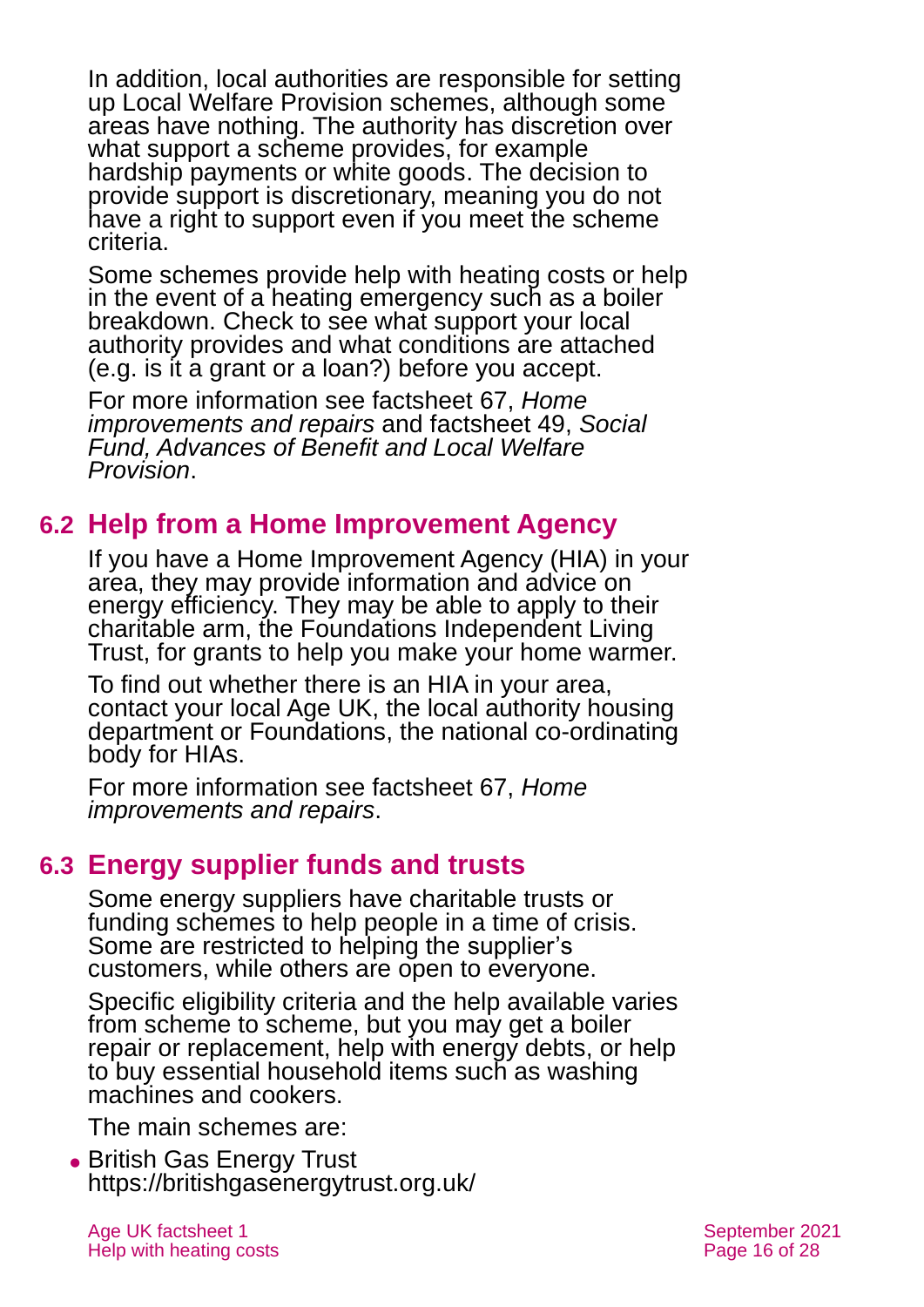- [EDF Energy Customer Support Fund](https://www.edfenergy.com/for-home/help-centre/faq/can-i-get-grant-help-me-pay-my-energy) [www.edfenergy.com/for-home/help-centre/faq/can-i](http://www.edfenergy.com/for-home/help-centre/faq/can-i-get-grant-help-me-pay-my-energy)[get-grant-help-me-pay-my-energy](http://www.edfenergy.com/for-home/help-centre/faq/can-i-get-grant-help-me-pay-my-energy)
- ⚫ [npower Energy Fund](http://www.npowerenergyfund.com/) <https://www.charisgrants.com/partners/npower/>
- ⚫ [E.ON Energy Fund](https://www.eonenergy.com/for-your-home/saving-energy/need-little-extra-help/energy-fund) [www.eonenergy.com/more-for](http://www.eonenergy.com/more-for-your-home/energy-fund.html)[your-home/energy-fund.html](http://www.eonenergy.com/more-for-your-home/energy-fund.html)

Speak to your local HIA or another advice agency in your area if you want to know more.

# **6.4 Priority services**

Your energy supplier must have a list (a '*Priority Services Register*') of customers who need additional support. You can join the register if you need support due to your personal characteristics or because you are in a vulnerable situation, however temporary. The personal characteristics that might give rise to a need for support are:

- ⚫ being over State Pension age
- being chronically sick, or having an impairment, disability or long-term health condition, or
- having other characteristics identified by your supplier as relevant.

You may be in a vulnerable situation if, for example, you cannot top up your prepayment meter due to injury.

If you are on the register, your supplier must offer you '*priority services*' for free. These should be tailored to your specific needs and can include:

- ⚫ a unique password for you to confirm the identity of an electricity or gas employee calling at your home
- having communications sent to a nominated third party or in an accessible format such as Braille or talking bills
- a meter-reading service if no one can provide readings on your behalf
- moving a prepayment meter if you are no longer able to access it
- ⚫ other non-financial services your supplier chooses to offer.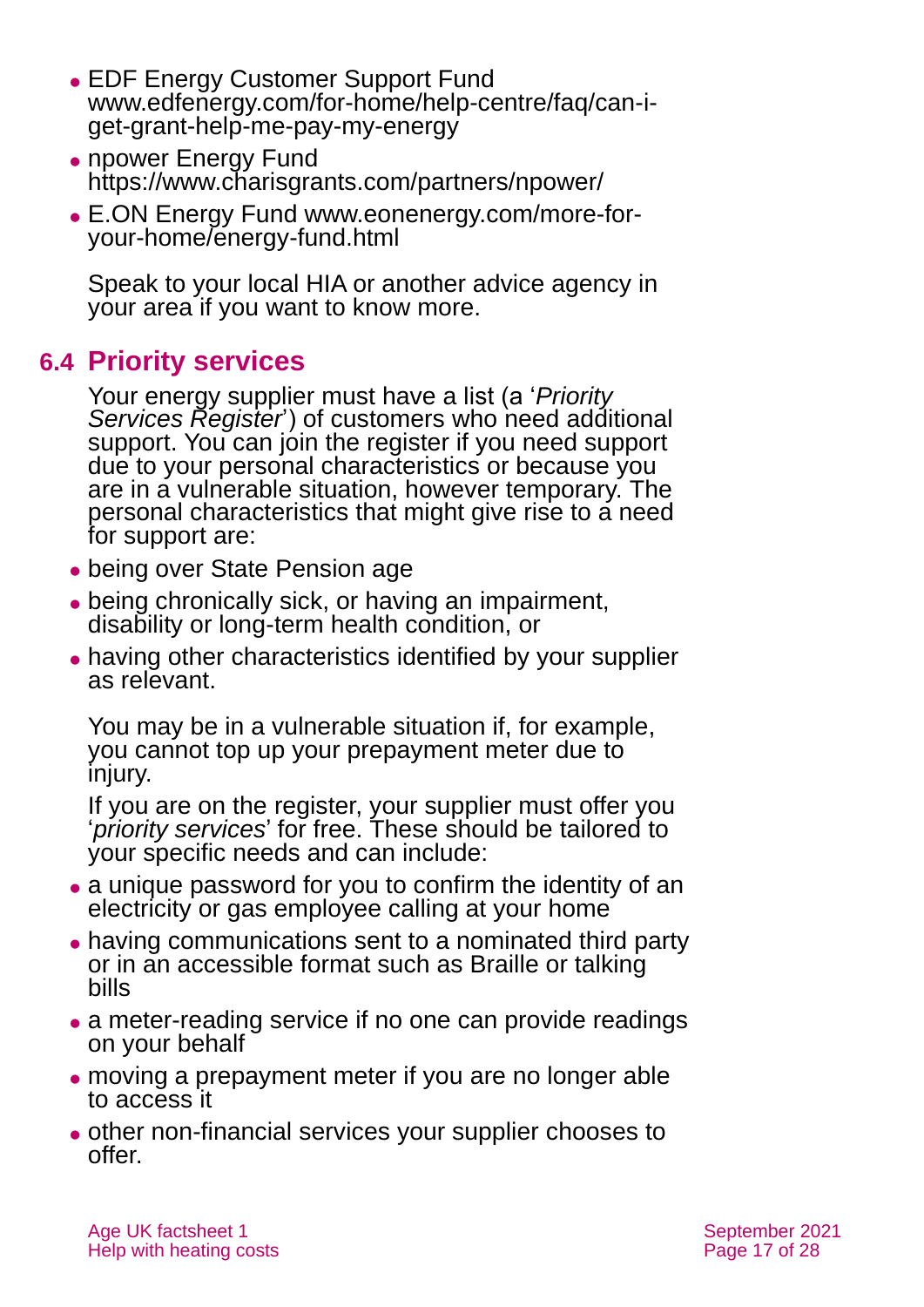As services are tailored, give your supplier as much information as possible about your needs when joining the register. Note, this information should not be shared more widely without your consent. If you have different gas and electricity suppliers, remember to join both their registers.

Make sure you are on your network operator's register. A network operator delivers energy to your home, whereas a supplier sells it to you. If you have both mains gas and electricity, you have two different network operators. Contact the Energy Networks Association to find out who they are.

Network operators must provide services to certain core groups. These are people who are over State Pension age, disabled, chronically sick, or living with children under five. They must provide services to people in vulnerable situations with access, safety, and communication needs.

If you are on a network operator's register, they must:

- ⚫ tell you what precautions to take if your supply is interrupted
- ⚫ give you advance notice of a planned interruption
- ⚫ give you advice and assistance in the event of an unplanned interruption and keep you informed of when your supply is likely to be restored.

Your gas network operator may provide temporary heating and cooking facilities if they need to disconnect your supply or offer free gas safety inspections.

Remember you could be eligible to be on four registers (electricity supplier, gas supplier, electricity network operator, gas network operator). Companies are supposed to share information about consenting customers in vulnerable situations, but it is worth checking that everyone has your details. If you switch supplier, remember to check you are on your new supplier's register.

# **6.5 Saving money on heating oil bills**

If you use oil to heat your home, you can save money by forming a purchasing club with other users in your area. You negotiate collectively to get a better deal from an oil supplier. Savings can amount to at least ten per cent a year on individual heating bills.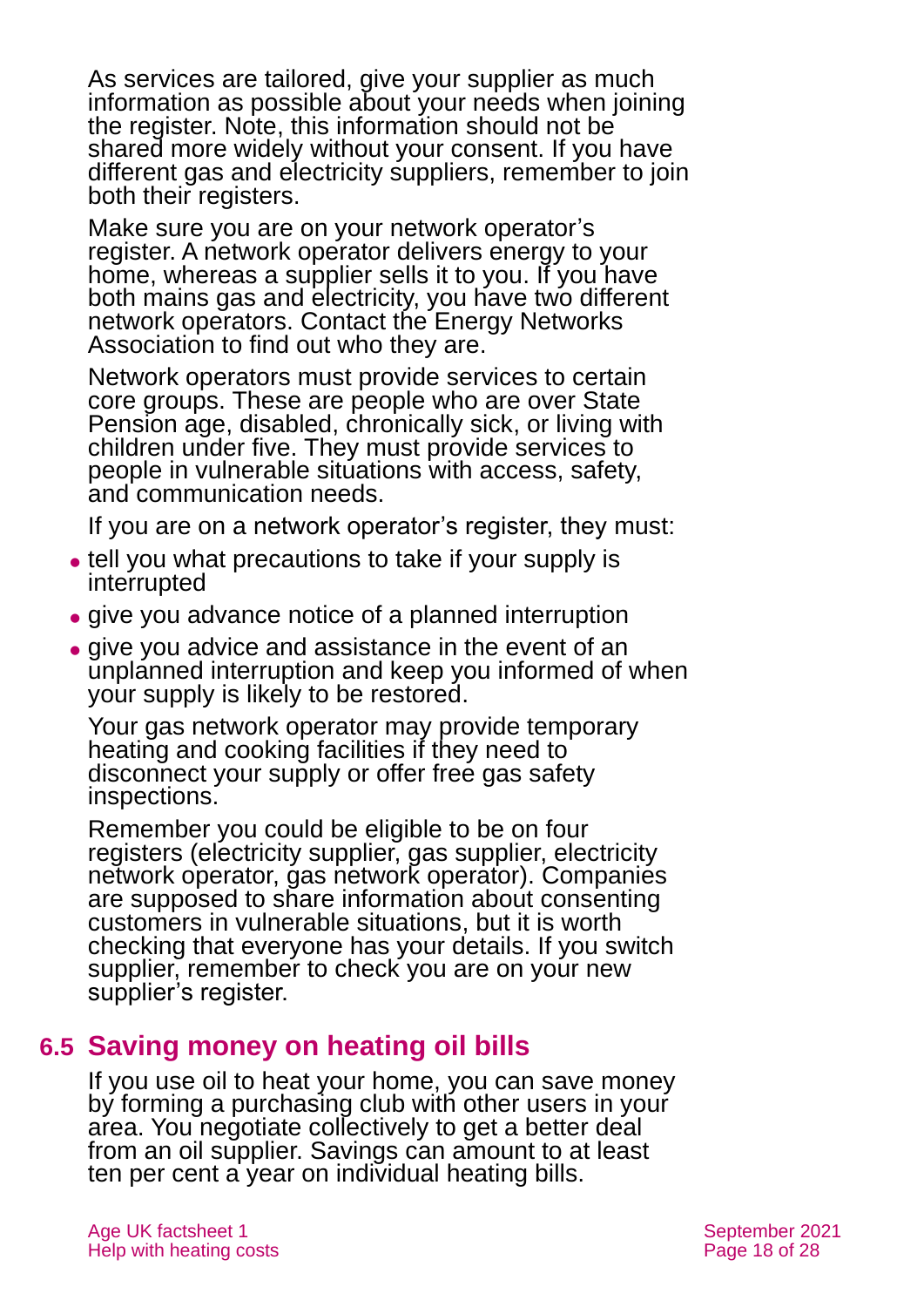For a club to work, there needs to be a minimum number of local households who want to join and someone who is willing to manage the negotiations. Speak to an adviser or your local authority if you want to know more.

# <span id="page-18-0"></span>**7 Disconnection**

It is rare to be disconnected if you fall behind with your energy bills as all suppliers must follow rules on how they treat customers in this position.

Speak to your supplier if it looks like you may fall behind with paying and contact them immediately if threatened with disconnection. If you do not want to deal directly with your supplier, ask an adviser to contact them on your behalf.

The [Citizens Advice consumer](https://www.citizensadvice.org.uk/consumer/get-more-help/if-you-need-more-help-about-a-consumer-issue/) helpline may be able to refer your case to a team who can negotiate with your supplier for you. Alternatively, contact a local advice agency like [Age UK.](#page-26-1)

If you are having difficulty paying your bills or it looks likely you will in future, your supplier must offer you each of the following services:

- ⚫ **Fuel Direct** an amount is deducted from your benefit award to contribute towards the cost of your energy supply and arrears. It is available if you receive Pension Credit, Income Support, income-related Employment and Support Allowance, income-based Jobseeker's Allowance, or Universal Credit.
- ⚫ A **repayment plan** you agree to make regular payments towards your arrears. Your supplier must take your ability to pay into account when calculating instalments, as well as its own policies and guidance and any relevant information provided on your behalf by third parties.
- ⚫ A **prepayment meter**, but only if it is safe and reasonably practicable for you to have one.

If you are in arrears, you must not be disconnected unless your supplier has first taken all reasonable steps to install a prepayment meter at your property. There are also certain groups of people who must not be disconnected between 1 October and 31 March. This applies if you are:

⚫ over State Pension age and live alone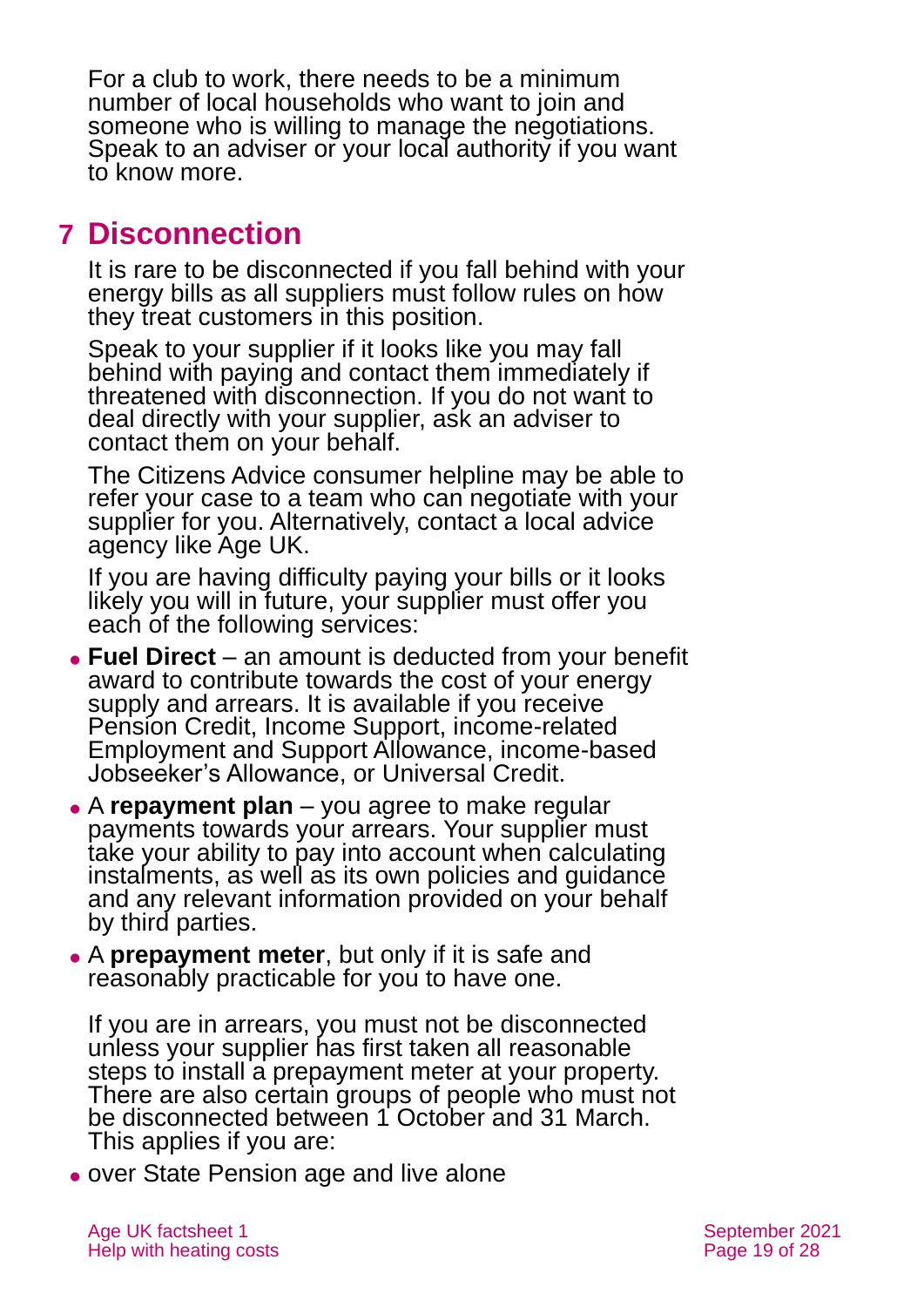⚫ over State Pension age and live only with people over State Pension age or under 18.

If you have reached State Pension age but the above does not apply to you, or you are disabled or chronically sick, your supplier should take all reasonable steps to avoid disconnecting you between 1 October and 31 March.

In addition, the six largest suppliers (British Gas, EDF Energy, npower, E.ON, Scottish Power and SSE) have signed up to an agreement to ensure you are not disconnected at any time of year if you have a disability or long-term health problem.

The Citizens Advice website has more information about disconnection and a template letter to help you request a more affordable repayment rate if you are struggling to meet your payments at:

[www.citizensadvice.org.uk/consumer/energy/energy](http://www.citizensadvice.org.uk/consumer/energy/energy-supply/get-help-paying-your-bills/letter-for-repaying-debt-to-your-energy-supplier/)[supply/get-help-paying-your-bills/letter-for-repaying](http://www.citizensadvice.org.uk/consumer/energy/energy-supply/get-help-paying-your-bills/letter-for-repaying-debt-to-your-energy-supplier/)[debt-to-your-energy-supplier/](http://www.citizensadvice.org.uk/consumer/energy/energy-supply/get-help-paying-your-bills/letter-for-repaying-debt-to-your-energy-supplier/)

# <span id="page-19-0"></span>**8 Problems with an energy supplier or landlord**

If you have a complaint about your energy supplier, use their complaints procedure. If the supplier does not respond or you cannot reach agreement, escalate the complaint to the [Energy Ombudsman.](#page-24-1)

Their website has useful tips on making an effective complaint and what information you need:

[www.ombudsman-services.org/how-it-works/process](http://www.ombudsman-services.org/how-it-works/process)

If you need further advice, contact the [Citizens Advice](https://www.citizensadvice.org.uk/consumer/get-more-help/if-you-need-more-help-about-a-consumer-issue/)  [consumer helpline.](https://www.citizensadvice.org.uk/consumer/get-more-help/if-you-need-more-help-about-a-consumer-issue/)

Some tenants pay their landlord for their electricity and gas. There is a maximum price that landlords can charge, called the Maximum Resale Price. Speak to an adviser if you think you are being charged too much - contact the [Citizens Advice consumer](https://www.citizensadvice.org.uk/consumer/get-more-help/if-you-need-more-help-about-a-consumer-issue/) helpline for more help.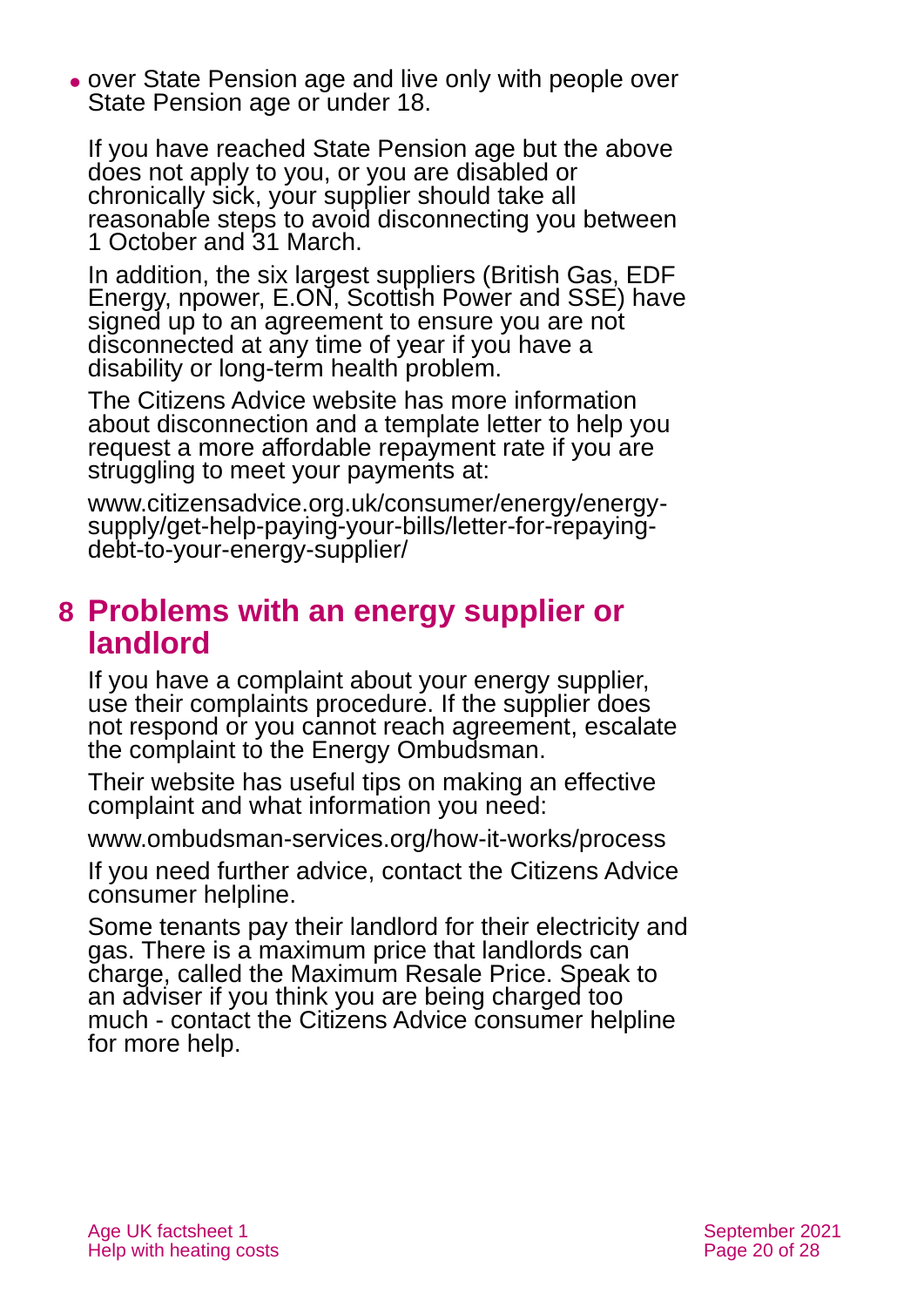# <span id="page-20-0"></span>**9 Gas and electricity safety**

### **Electricity**

Call your network operator in the event of a power cut or if you see a damaged overhead electricity line or substation.

Alternatively, call 105, a single, easy-to-remember number that electricity network operators have set up. It is free to use and you are put through to your local network operator who can give help and advice.

If you have a problem with the wiring inside your home or any of your electrical appliances, contact a qualified electrician to deal with it.

### **Gas**

If you suspect you have a gas leak, you should immediately phone the National Grid Gas Emergency Service 0800 111 999 (free call, 24 hours a day) and report it. Do not use electrical devices inside your home – go outside to use a mobile, or to a neighbour's property.

An engineer will attend a gas leak free of charge. If the leak is inside your house, the engineer makes the situation safe, either by disconnecting the dangerous appliance or, where necessary, disconnecting the whole gas supply.

You must then arrange for a Gas Safe scheme registered engineer to come and do the necessary work. You must not reconnect the appliance or gas supply until the work has been done. You can contact [Gas Safe](#page-24-2) for details of registered engineers.

If you are a tenant and the problem is with the gas installation or an appliance provided by your landlord, get in touch with them as quickly as possible so they can organise the necessary repairs. Most landlords are legally required to carry out gas safety checks at least once a year. They must keep records of these checks, which you can ask to see. It is your responsibility to check any gas appliances that were not provided by the landlord.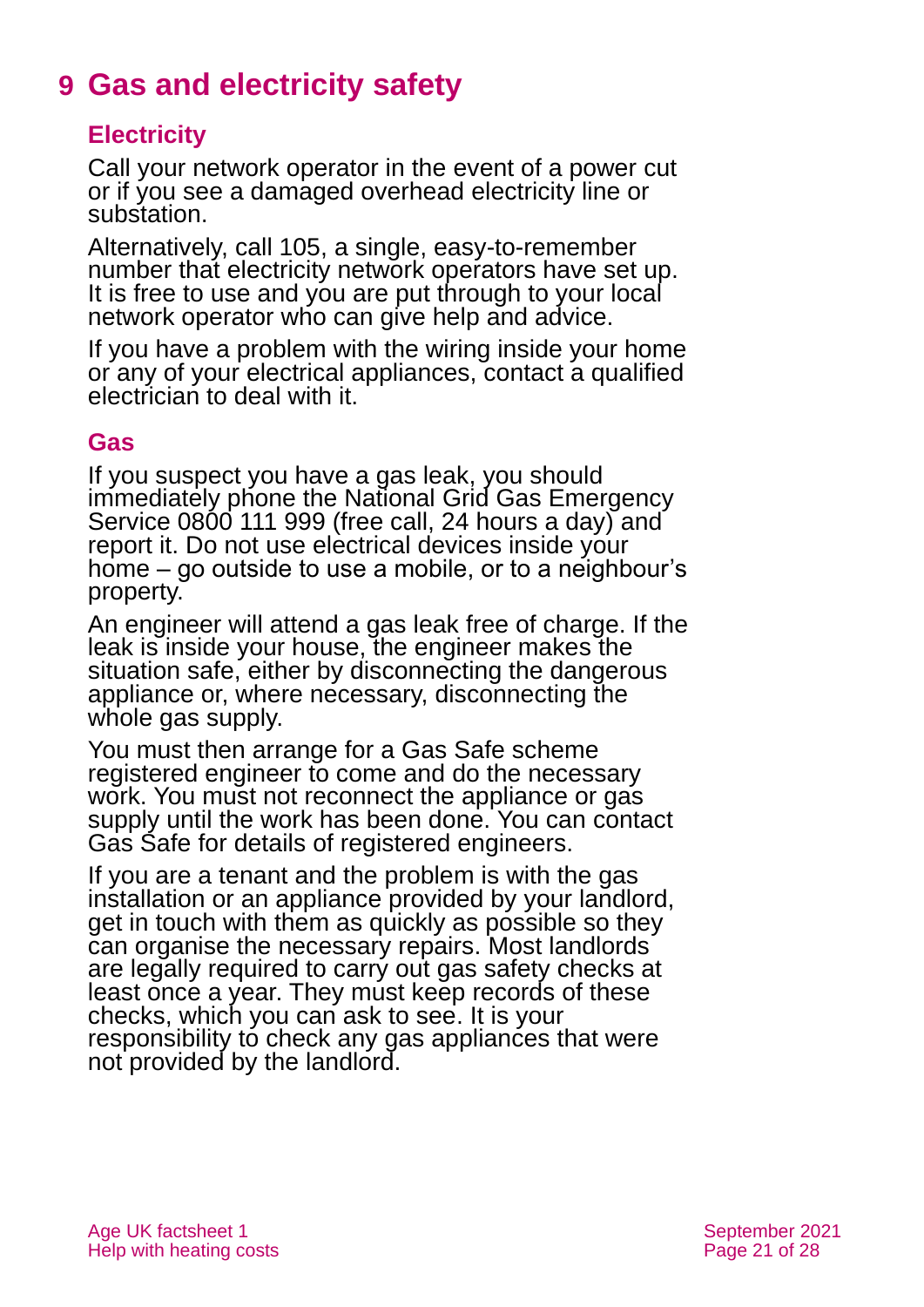If you are a freeholder or have a lease with a fixed term of more than seven years, you may qualify for a free annual safety check. These are provided for people who receive means-tested benefits and are over pension age, have a disability or long-term health condition, or live with children under five.

If you are not living with children under five, you must live alone, or with others who are all over pension age, disabled, chronically sick or under 18. The check consists of a basic examination and is not a substitute for regular servicing.

If you have mobile heaters that use liquefied petroleum gas you should have these serviced regularly.

# <span id="page-21-0"></span>**10 Smart meters**

The Government wants every home to have old gas and electricity meters replaced by smart meters by the end of 2025. A smart meter measures the total energy used in the same way as a traditional meter, but also tells you when you have used it and how much it costs in pounds and pence. You can compare your current and past use.

This information is given on an in-home display unit, which is fitted with the smart meter. It can be read remotely by your energy supplier.

There are two potential key advantages of having a smart meter:

- as it can be read remotely, you do not have to provide meter readings or be visited at home by your supplier
- ⚫ your bill should be more accurate as it is based on the exact energy you use, not an estimate.

If a smart meter is installed as part of the general rollout, you do not have to pay for it upfront. You should still check your bills for accuracy regularly.

Note, smart meters make it possible to disconnect customers '*remotely*' without visiting their home. However, before doing this, a supplier must take all reasonable steps to ascertain whether the customer falls within a group that cannot be disconnected during winter or should only be disconnected once all other options are exhausted.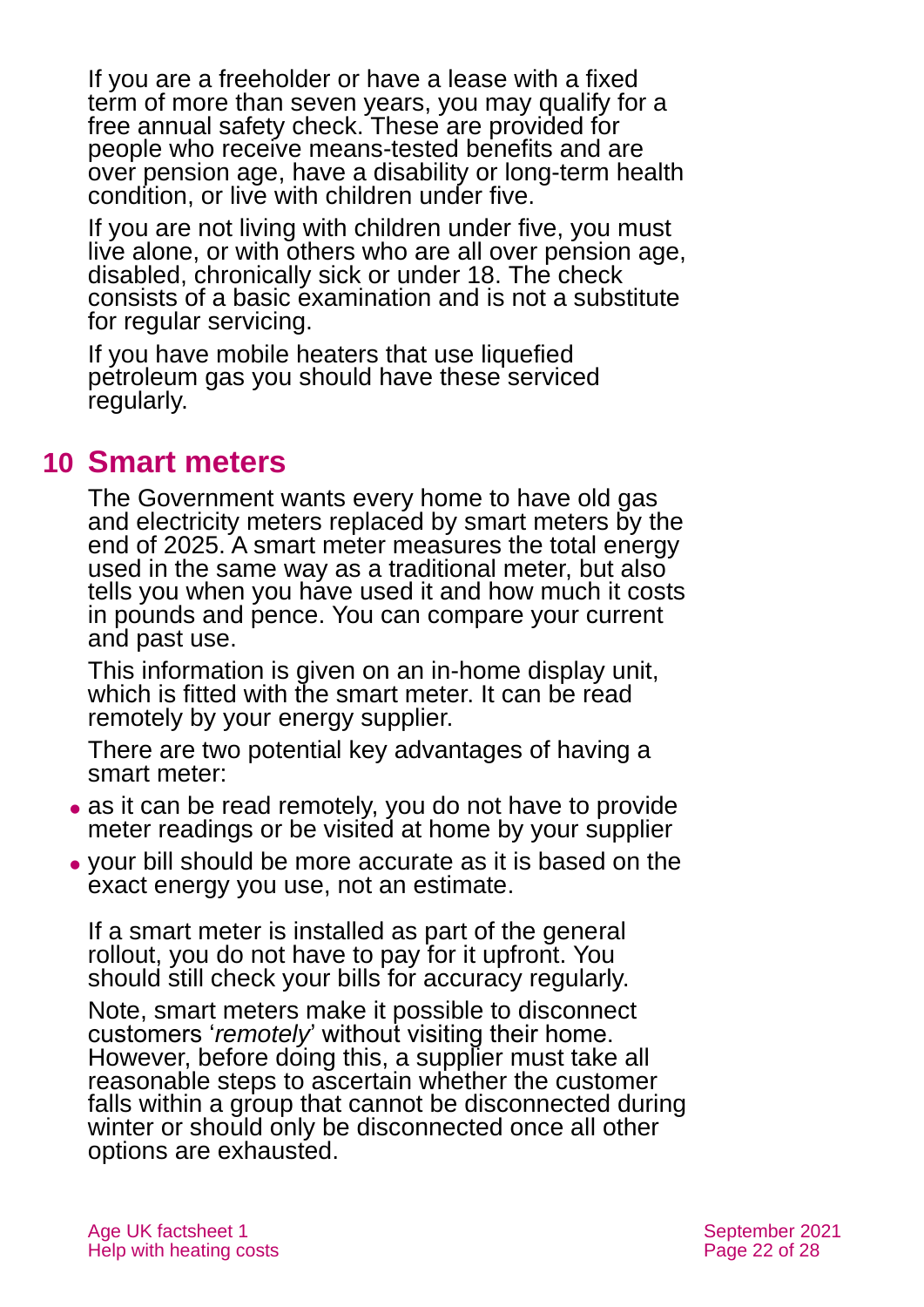See [Ofgem's website](https://www.ofgem.gov.uk/) for more information on smart meters and factsheet 82, *[Getting the best energy deal](https://www.ageuk.org.uk/globalassets/age-uk/documents/factsheets/fs82_getting_the_best_energy_deal_fcs.pdf)*, for information on how switching energy supplier might affect your smart meter if you have one.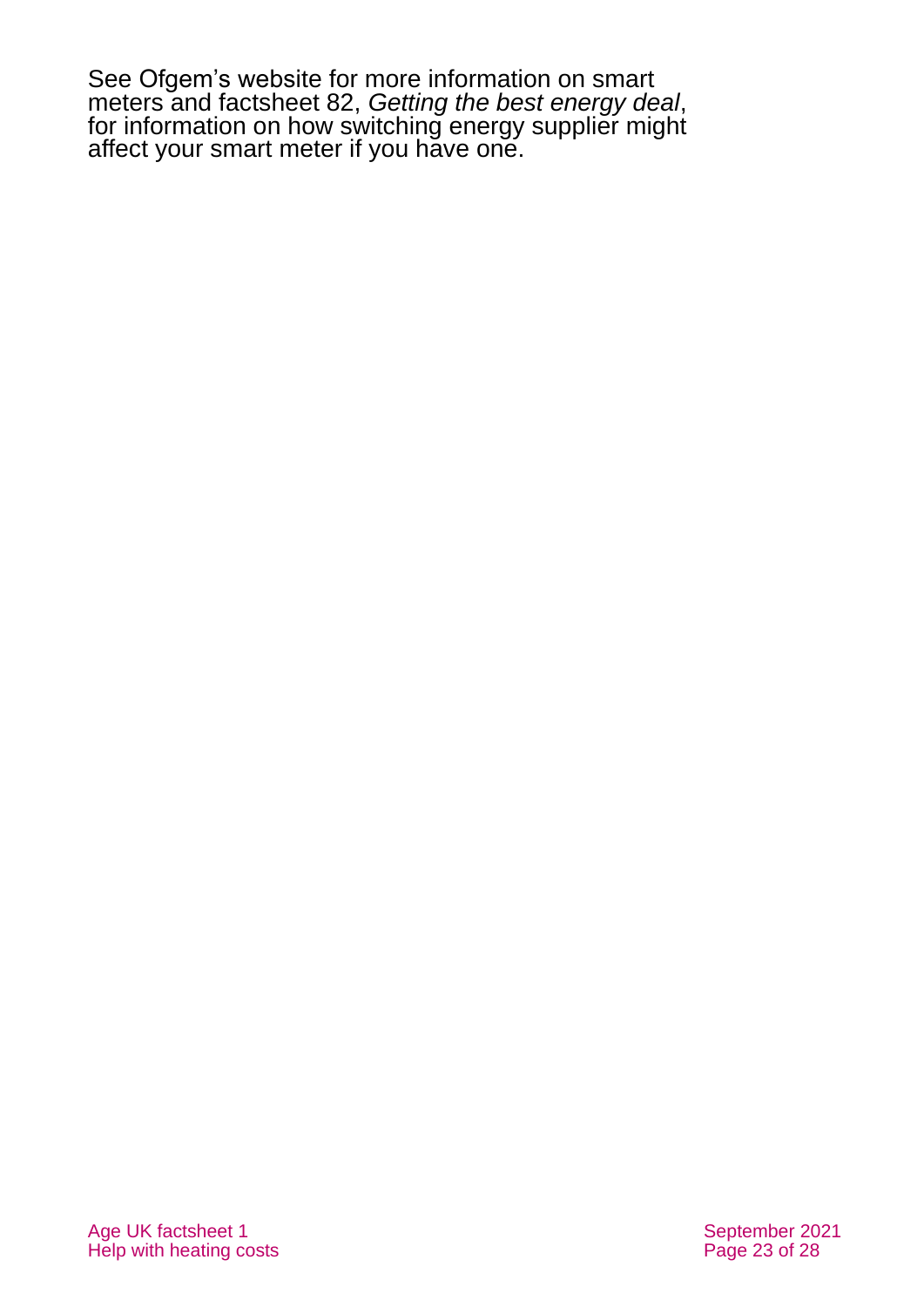# **Useful organisations**

### <span id="page-23-0"></span>**British Gas Energy Trust**

[www.britishgasenergytrust.org.uk/](http://www.britishgasenergytrust.org.uk/) Telephone 0121 348 7797

Contributes to the relief of poverty, with a particular focus on fuel poverty, helping people struggling to pay for their gas and electricity.

### **Citizens Advice**

[www.citizensadvice.org.uk](http://www.citizensadvice.org.uk/) Telephone 0800 144 8848 Citizens Advice Consumer Service telephone 0808 223 1133

National network of advice centres offering free, confidential, independent advice, face to face or by telephone.

#### **Department for Work and Pensions (DWP)**

[www.gov.uk/the-warm-home-discount-scheme](https://www.gov.uk/the-warm-home-discount-scheme) Telephone 0800 731 0214 (Warm Home Discount Team)

Administer benefits including the Warm Home Discount.

### **E.ON Energy Fund**

[www.eonenergyfund.com](https://www.eonenergyfund.com/) Telephone 03303 80 10 90

Helps the most vulnerable existing or previous E.ON customers to pay current or final E.ON bill arrears, provide replacement household items, and appliances and help with gas boiler repair and replacement.

#### **EDF Energy Customer Support Fund**

[www.edfenergy.com/for-home/help-centre/faq/can-i](http://www.edfenergy.com/for-home/help-centre/faq/can-i-get-grant-help-me-pay-my-energy)[get-grant-help-me-pay-my-energy](http://www.edfenergy.com/for-home/help-centre/faq/can-i-get-grant-help-me-pay-my-energy) Telephone 0333 200 5100

Awards grants to help the most vulnerable EDF customers clear gas and electricity debts and purchase essential white goods.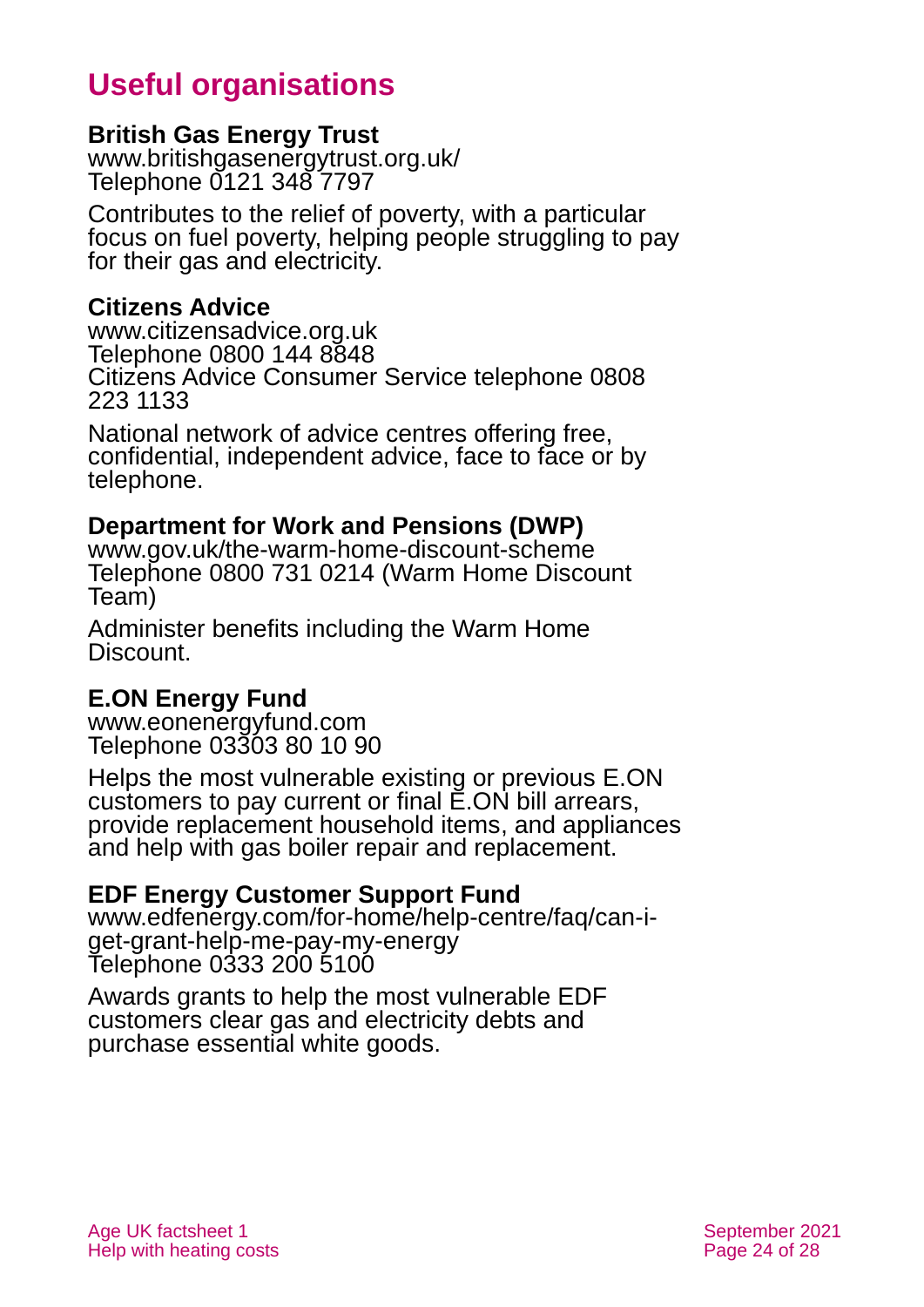### **Energy Networks Association**

[www.energynetworks.org](http://www.energynetworks.org/) Telephone 020 7706 5100

The industry body for gas and electricity transmission and distribution network operators in the UK. Contact them to find out who your network operator is or in the event of interrupted energy supply. The number for gas and carbon monoxide emergencies is 0800 111 999.

### <span id="page-24-1"></span>**Energy Ombudsman**

[www.ombudsman-services.org/sectors/energy](https://www.ombudsman-services.org/sectors/energy) Telephone 0330 440 1624

Independent body set up to resolve disputes between consumers and energy suppliers. Before taking your complaint to the Ombudsman you must first complain to your supplier by following their complaints procedure. The service is free to consumers.

### <span id="page-24-0"></span>**Foundations**

[www.foundations.uk.com](http://www.foundations.uk.com/) Telephone 0300 124 0315

The national body for Home Improvement Agencies in England.

### <span id="page-24-2"></span>**Gas Safe Register**

[www.gassaferegister.co.uk](http://www.gassaferegister.co.uk/) Telephone 0800 408 5500

Maintains a list of gas engineers who are registered to work safely and legally on gas appliances.

#### **npower Energy Fund**

[www.npowerenergyfund.com](http://www.npowerenergyfund.com/) Telephone 01733 421021

Helps npower customers experiencing hardship and struggling to pay their energy bills become financially stable and able to meet future bills.

#### **Simple Energy Advice**

[www.simpleenergyadvice.org.uk/](http://www.simpleenergyadvice.org.uk/) Telephone 0800 444202

Government-endorsed service offering independent and impartial advice on making your home warmer and greener and cutting energy bills.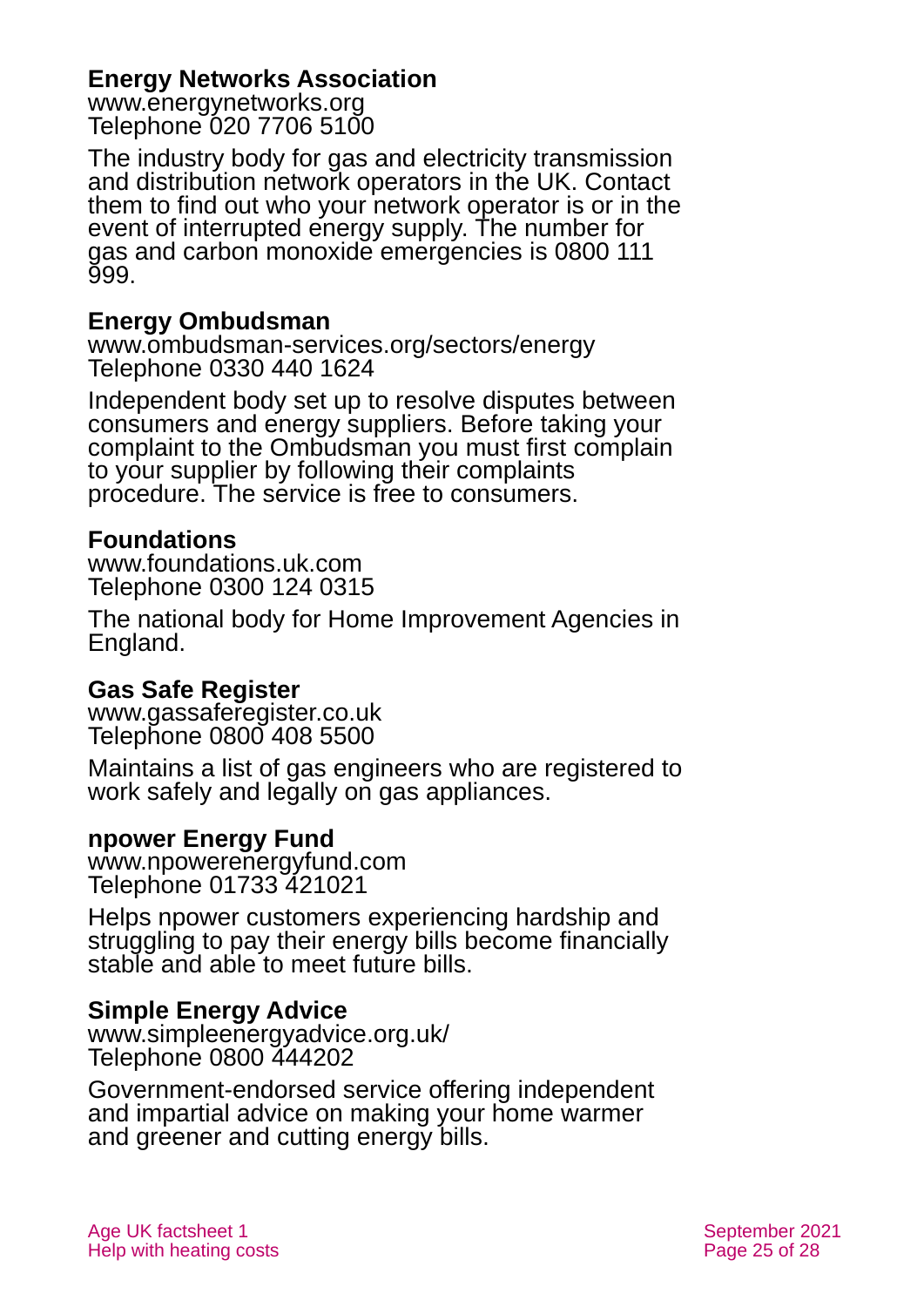### **The Office of Gas and Electricity Markets (Ofgem)**

[www.ofgem.gov.uk/](http://www.ofgem.gov.uk/) Telephone 020 7901 7295

Regulator for gas and electricity markets, including suppliers and network operators.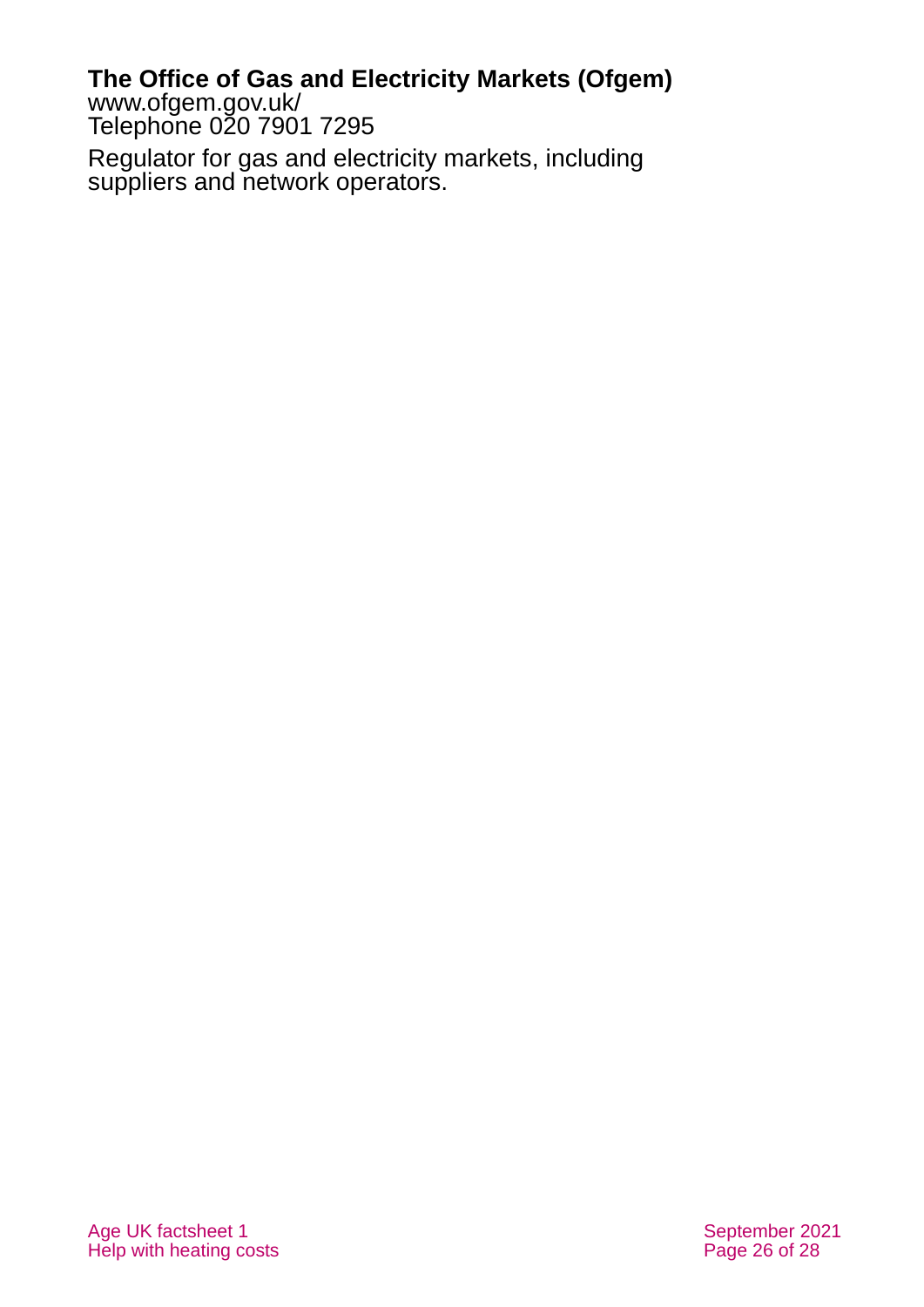# **Age UK**

Age UK provides advice and information for people in later life through our Age UK Advice line, publications and online. Call Age UK Advice to find out whether there is a local Age UK near you, and to order free copies of our information guides and factsheets.

### <span id="page-26-1"></span>**Age UK Advice**

[www.ageuk.org.uk](http://www.ageuk.org.uk/) 0800 169 65 65 Lines are open seven days a week from 8.00am to 7.00pm

### <span id="page-26-0"></span>**In Wales contact**

#### **Age Cymru Advice**

[www.agecymru.org.uk](http://www.agecymru.org.uk/) 0300 303 4498

### **In Northern Ireland contact**

#### **Age NI** [www.ageni.org](http://www.ageni.org/)

0808 808 7575

### **In Scotland contact**

# <span id="page-26-2"></span>**Age Scotland**

[www.agescotland.org.uk](http://www.agescotland.org.uk/) 0800 124 4222

# **Support our work**

We rely on donations from our supporters to provide our guides and factsheets for free. If you would like to help us continue to provide vital services, support, information and advice, please make a donation today by visiting [www.ageuk.org.uk/donate](http://www.ageuk.org.uk/donate) or by calling 0800 169 87 87.